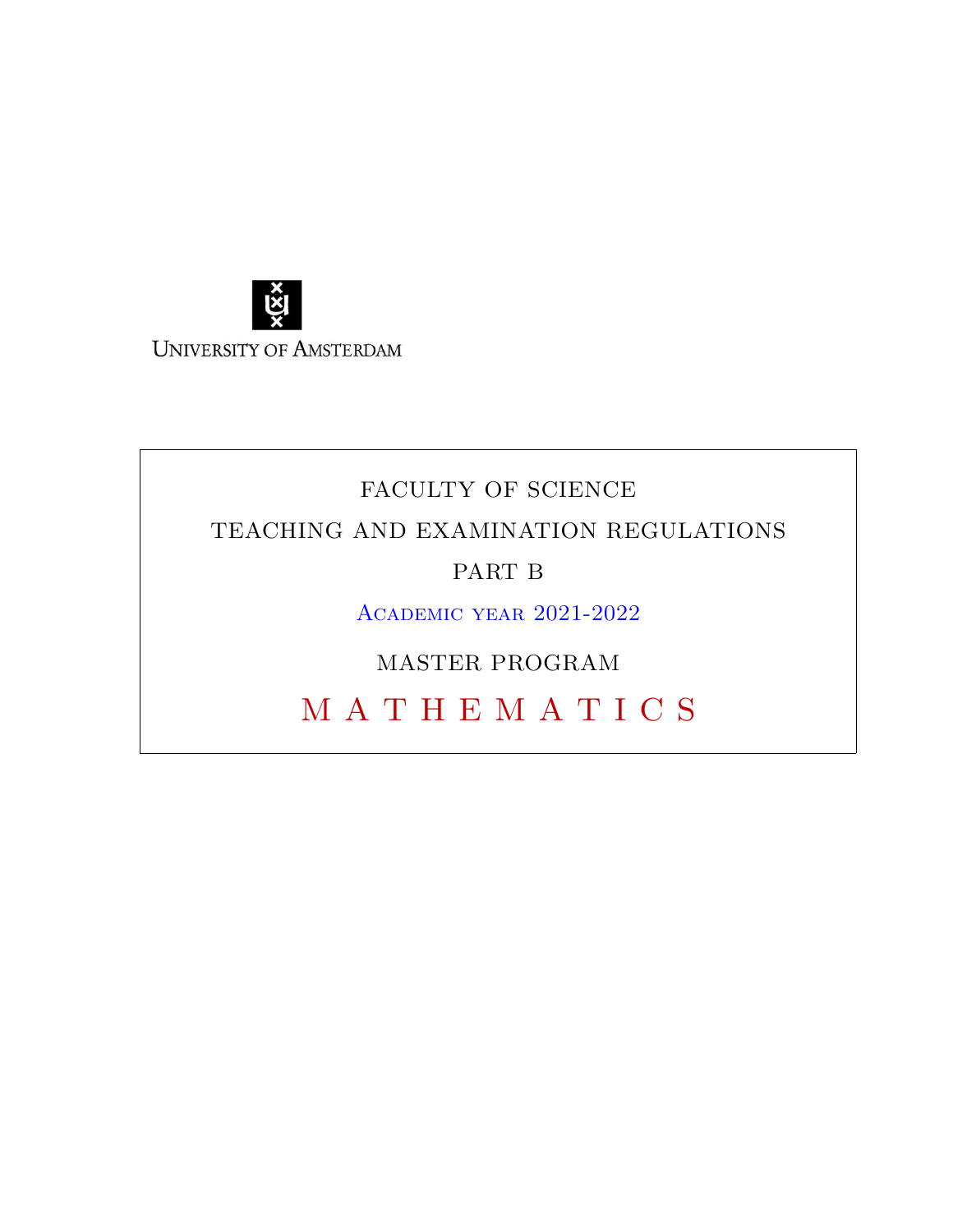| <b>Chapter 1. General provisions</b> |  |  |  |  |
|--------------------------------------|--|--|--|--|
|--------------------------------------|--|--|--|--|

| Article 1.1 Definitions<br>Article 1.2 Degree programme information                      | 3<br>3                  |
|------------------------------------------------------------------------------------------|-------------------------|
| Article 1.3 Entry date                                                                   | 3                       |
| Chapter 2. Programme objectives and exit qualifications                                  |                         |
| Article 2.1 Programme objectives<br>Article 2.2 Exit qualifications                      | 3<br>3                  |
| Chapter 3. Further admission requirements                                                |                         |
| Article 3.1 Admission requirements                                                       | 4                       |
| Article 3.2 Pre-Master's programme                                                       | $\overline{4}$          |
| Article 3.3 Limited programme capacity                                                   | $\overline{4}$          |
| Article 3.4 Final deadline for registration<br>Article 3.5 English-language requirements | $\overline{4}$<br>5     |
|                                                                                          |                         |
| Chapter 4. Curriculum structure                                                          |                         |
| Article 4.1 Composition of the degree programme                                          | 5                       |
| Article 4.2 Compulsory units of study                                                    | $\,6$                   |
| Article 4.3 Practical exercise<br>Article 4.4 Electives                                  | $\,6$<br>$\overline{7}$ |
| Article 4.5 Free curriculum                                                              | $\overline{7}$          |
| Article 4.6 Sequence of examinations                                                     | $\boldsymbol{7}$        |
| Article 4.7 Further conditions for registration for examinations                         | $\overline{7}$          |
| Article 4.8 Further conditions for examination opportunities                             | $\overline{7}$          |
| Article 4.9 Participation in practical exercises and tutorials                           | $\overline{7}$          |
| Article 4.10 Further conditions for exemption                                            | $\sqrt{ }$              |
| Article 4.11 Validity period of results                                                  | $\overline{7}$          |
| Article 4.12 Degree                                                                      | $8\,$                   |
| Article 4.13 Mastermath                                                                  | $8\,$                   |
| Article 4.14 Double degree program Mathematics and Physics & Astronomy                   | $8\,$                   |
| Article 4.15 Double degree program Mathematics and other two-year programmes             | 9                       |
| Article 4.16 Double Degree Programme Mathematics and Econometrics                        | 9                       |
| Chapter 5. Academic student counselling                                                  |                         |
| Article 5.1 Academic student counselling                                                 | 11                      |
| Chapter 6. Teaching evaluation                                                           |                         |
| Article 6.1 Teaching evaluation                                                          | 11                      |
| Chapter 7. Transitional and final provisions                                             |                         |
| Article 7.1 Amendments and periodic review                                               | 11                      |
| Article 7.2 Transitional provisions                                                      | 11                      |
| Article 7.3 Publication                                                                  | 12                      |
| Article 7.4 Effective date                                                               | 12                      |
|                                                                                          |                         |

# Appendices 13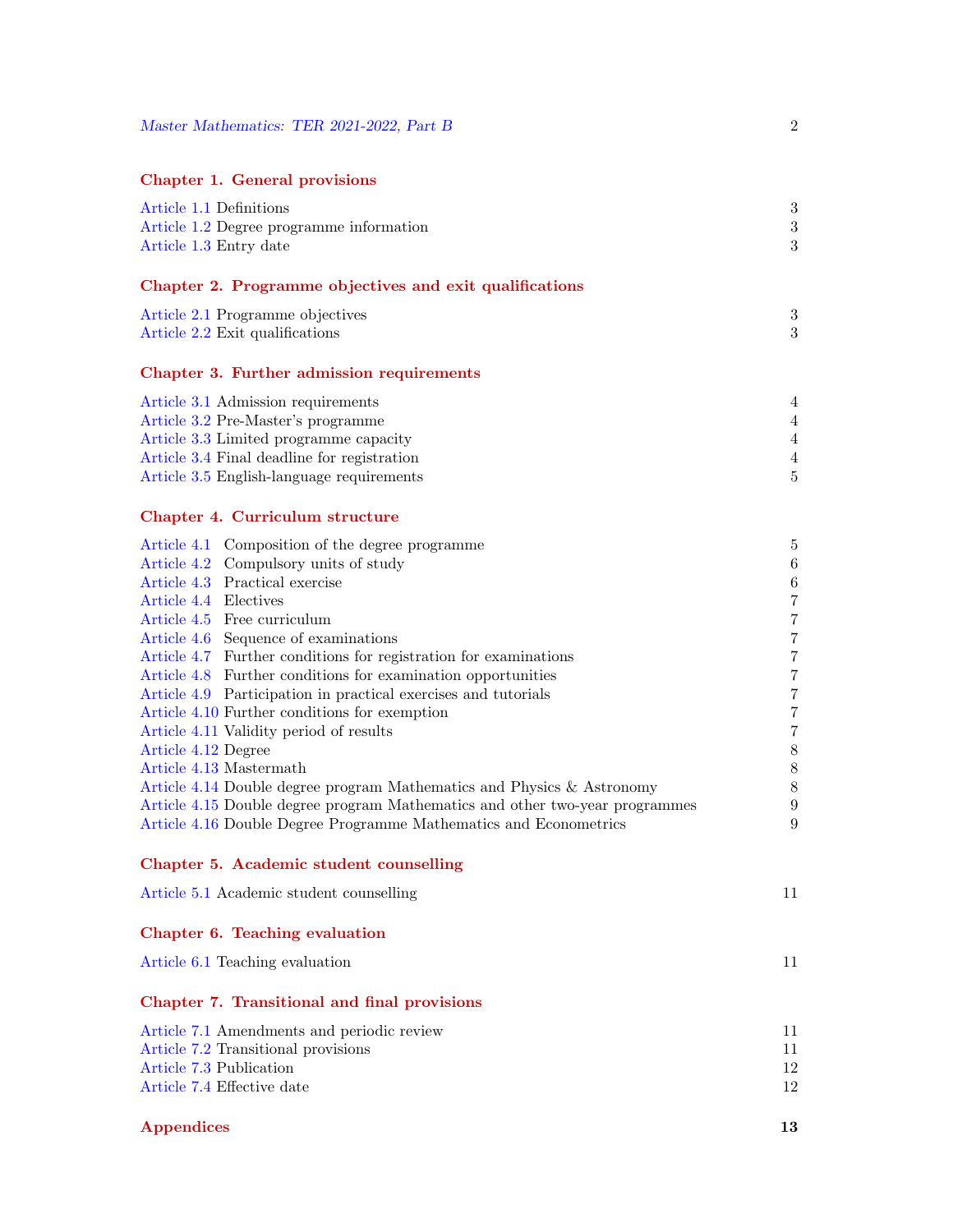# Chapter 1 | General provisions

### Article B-1.1 Definitions

In addition to TER Part A, the following definitions are used in TER Part B:

- a. Study Plan: the individual concretisation of student's complete master programme.
- b. Master Project: Compulsory research project or internship resulting in a written report.

c. Mastermath: a collaboration of nine Dutch universities offering masters in mathematics.

### Article B-1.2 Degree programme information

§1. The Master Mathematics (CROHO 66980) is offered on a full-time basis. The language for the program is English.

§2. The programme has a workload of 120 EC and is offered in collaboration with Mastermath.

§3. Students choose between a regular programme and programmes with a major or minor. Each major and minor has its specific exit qualifications (see Appendix 3).

 $\S 4$ . The student may choose a major or a minor from the list below (see also *Article B-4.1*).

| Major $(60)$ EC)      | Minor $(30 \text{ EC})$    |
|-----------------------|----------------------------|
| Science Communication | Teaching (in Dutch)        |
| Science in Society    | Tesla                      |
| Teaching (in Dutch)   | Science for Sustainability |

# Article B-1.3 Entry date

The programme is offered starting in the first semester of an academic year (1 September) and at the start of the second semester (1 February). These entry dates ensure the curriculum can be completed within the nominal time period.

# Chapter 2 Programme objectives and exit qualifications

# Article  $B-2.1$  Program objectives

§1. The programme aims to provide students with knowledge, abilities and insight in the field of mathematics, to enable them to work as an academic professional, or to become qualified to pursue advanced training as scientific researcher.

 $\S2$ . The programme also aims at furthering the understanding of the position, role and responsibility of mathematics in science and society.

# Article B-2.2 Exit qualifications

§1. The student graduating from the programme:

a. has a thorough theoretical and practical knowledge of mathematics, including the knowledge of other disciplines required for that purpose;

- b. has insight in the development and heuristics of modern mathematics;
- c. has specialist knowledge and research experience in at least one sub-area of mathematics;
- d. can formulate a research plan based on a relevant problem in mathematics;
- e. is able to analyse and formulate research results and to draw conclusions from them;
- f. is able to write a scientific report;

g. is able to participate in discussions about mathematical problems with fellow researchers;

h. is able to consult international professional literature in the relevant sub-areas and to apply the acquired knowledge;

i. is able to apply the mathematical knowledge in a broader, multidisciplinary, context;

j. is employable in those positions in which knowledge and research skills in the field of mathematics are a prerequisite;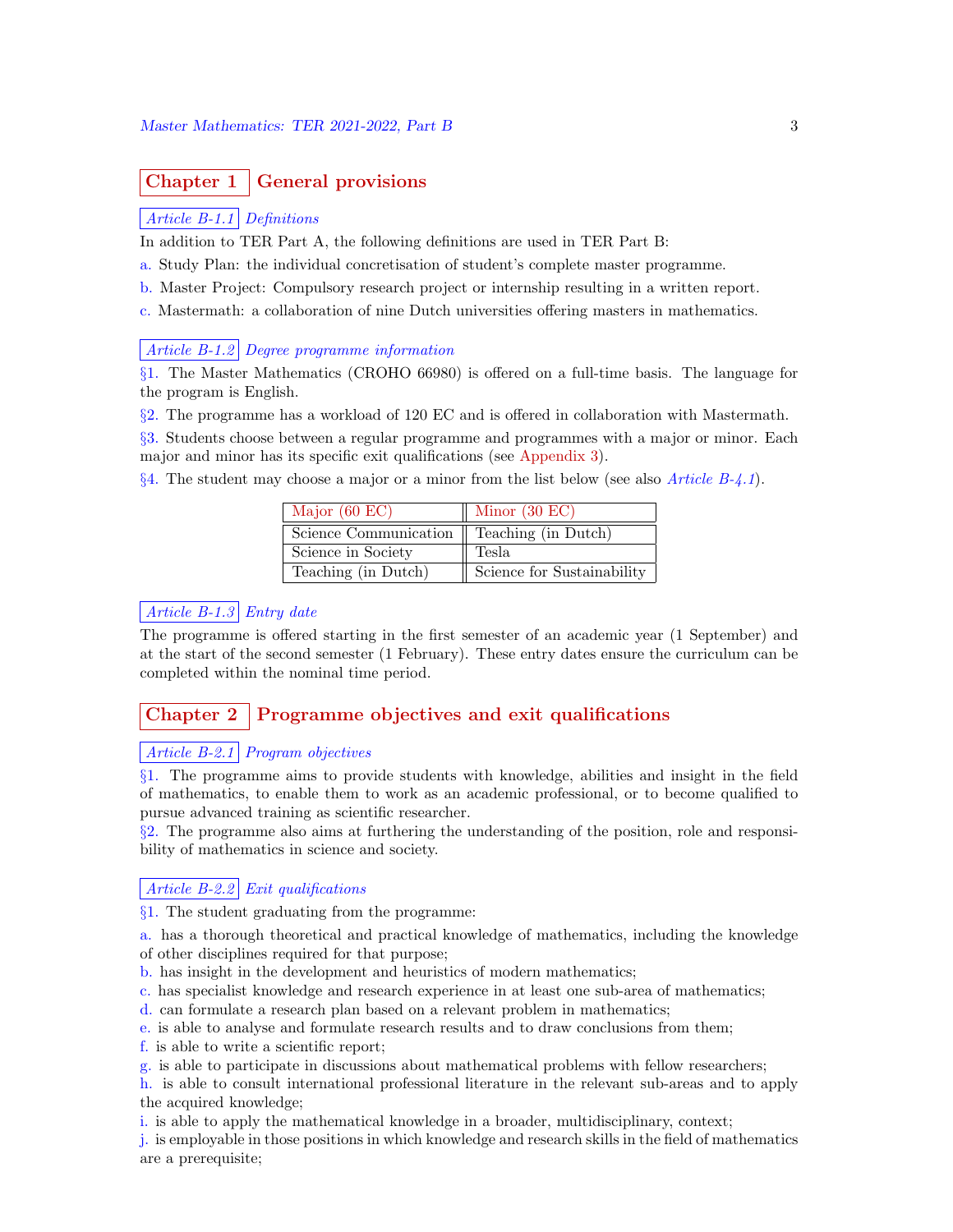k. has in depth knowledge of, and insight in the social role of mathematics to make sound choices regarding one's own profession, as well as in the exertion of this profession;

l. is able to cooperate with other people, to convey knowledge to other people and to give a presentation both to discipline specialists and to a broader audience;

m. is aware of potential ethical implications of the use of mathematics and mathematical models.

§2. In addition to §1, a student completing the regular programme (see Article B-4.1) is able to

a. place obtained results and conclusions in the context of results obtained by other scientists; b. carry out literature research in mathematics using various sources, and combine and enrich these with personal contributions;

c. develop a vision on the development of scientific research in the field of study.

§3. The final attainment levels of the major and minor programmes and the learning outcomes of the minor Tesla are listed in Appendix 3. See also https://tinyurl.com/ya4kkfrt.

# Chapter 3 Further admission requirements

#### Article B-3.1 Admission requirements

§1. Students who have successfully completed a Bachelor's degree Wiskunde awarded by a Dutch University may be admitted.

§2. Students who have successfully completed a Bachelor's degree Beta-Gamma met Major Wiskunde, awarded by the University of Amsterdam, may be admitted.

§3. Students who have successfully completed a Bachelor's degree Econometrics, awarded by a Dutch University, may be admitted if in addition they have passed the courses Topology and Measure Theory, and at least three of the five courses Ordinary Differential Equations, Markov Chains, Bayesian Statistics, Functional Analysis, Partial Differential Equations, all from the Bachelor Programme Mathematics of the University of Amsterdam.

§4. The Admissions Board may also grant admission to the study programme when concluding that the previous education of the candidate is equivalent to the provisions from  $\S 1$  or  $\S 3$ .

# Article B-3.2 Pre-master's programme

 $§1.$  Without prejudice to the provisions of *Article B-3.1* the Admissions Board may grant admission to a student whose previous education does not meet aforementioned admission requirements to the study programme, when concluding that the candidate is able to meet these admission requirements within a reasonable period of time. At the request of a candidate, and when the Admissions Board has decided additional education feasible, the Admissions Board may draw up a programme of at most 30 EC as an admission requirement, a so-called Pre-master's programme.

§2. After successful completion of this Pre-master's programme a letter of admission will be issued, exclusively for the stated Master's programme.

Article B-3.3 Limited programme capacity Not applicable.

### Article  $B-3.4$  Final deadline for registration

A request for admission to the Master's programme starting in September must be received before June 30, 23.59 CEST for EU/EEA/Swiss students, and before January 31, 23.59 CEST for non-EU/EEA/Swiss students. For the programme starting in February, applications must be received before October 31, 23.59 CEST for EU/EEA/Swiss students and before August 31, 23.59 CEST for non-EU/EEA/Swiss students. Under exceptional circumstances, the Admissions Board may consider a request submitted after these intake dates.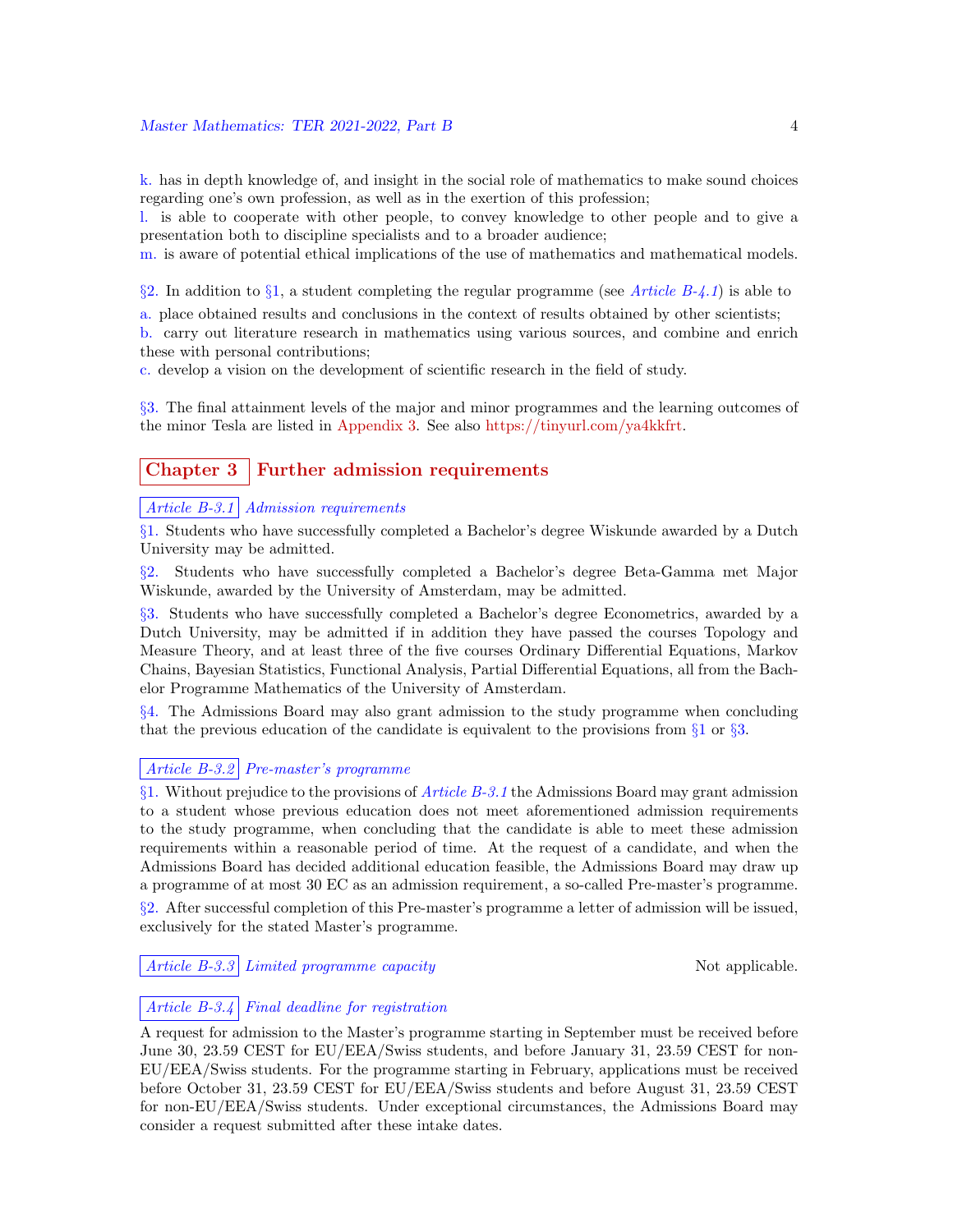### Article  $B-3.5$  English language requirements

§1. The proficiency requirement in English as the language of instruction can be met by the successful completion of one of the following examinations:

a. Academic IELTS: minimal result 6.5, with at least 6 for listening, reading, writing, speaking;

b. TOEFL: minimal result 92, with at least 22 for listening, reading, writing, speaking;

c. Cambridge Advanced English: C1 Advanced, with minimal score 180, or C2 Proficiency.

The foregoing examination must have been taken within two years before the enrollment.

 $\S$ 2. An exemption from the English examination in  $\S$ 1 shall be granted to students who:

a. had previous tertiary education in one of the following English-speaking countries: Australia, Canada (English), New Zealand, Ireland, the UK or the USA;

b. possess a Bachelor's degree from a Dutch university requiring sufficient command of English.

# Chapter 4 | Curriculum structure

Article  $B-4.1$  Composition of the degree programme

§1. Students structure their program in one of the following three ways:

- a. the regular programme;
- b. the programme with minor;
- c. the programme with major.

The curriculum that corresponds to each of these choices is outlined in the below table.

| programme                   | the regular | programme          | programme           |
|-----------------------------|-------------|--------------------|---------------------|
| components                  | programme   | with minor         | with major          |
| Master Seminar              | $6$ EC      | $6$ EC             | $6$ EC              |
| Master Project              | 36 EC       | 24 EC              | 24 EC               |
| Restricted-choice electives | 66 EC       | 48 EC              | 30 EC               |
| -choice electives<br>Free   | $12$ EC     | $12 \overline{EC}$ |                     |
| Minor or Major              |             | $30$ EC            | $60$ EC             |
| Total EC                    | 120 EC      | 120 EC             | $120 \overline{EC}$ |

The majors and minors are listed in *Article B-1.2*. The contents of the study programme are determined in consultation with the Master Coordinator, and laid down in a Study Plan. Students then submit their Study Plan for approval to the Examinations Board.

§2. Students of the regular programme and students of the programme with minor choose a specialization from the below table, and follow the mentioned Master Seminar in their first year.

| Acronym    | Specialization                               | Master Seminar |
|------------|----------------------------------------------|----------------|
| AG         | Algebra and Geometry                         | AG&MP          |
| AN&DS      | Analysis and Dynamical Systems               | AN&DS          |
| DM&QI      | Discrete Mathematics and Quantum Information | DM&QI          |
| <b>MP</b>  | Mathematical Physics                         | AG&MP          |
| <b>STO</b> | Stochastics                                  | -STO           |

The 66EC restricted-choice electives for the regular programme and the 48EC restricted-choice electives for the programme with minor (see the table in  $\S1$ ) must:

a. all be selected from the complete Master Mathematics Curriculum listed in Appendix 1;

b. satisfy the additional restrictions formulated in Appendix 2.

§3. Students of the regular program and students of the regular program with minor who wish to deviate from the restrictions as in  $\S2$  may formulate an alternative Study Plan, including a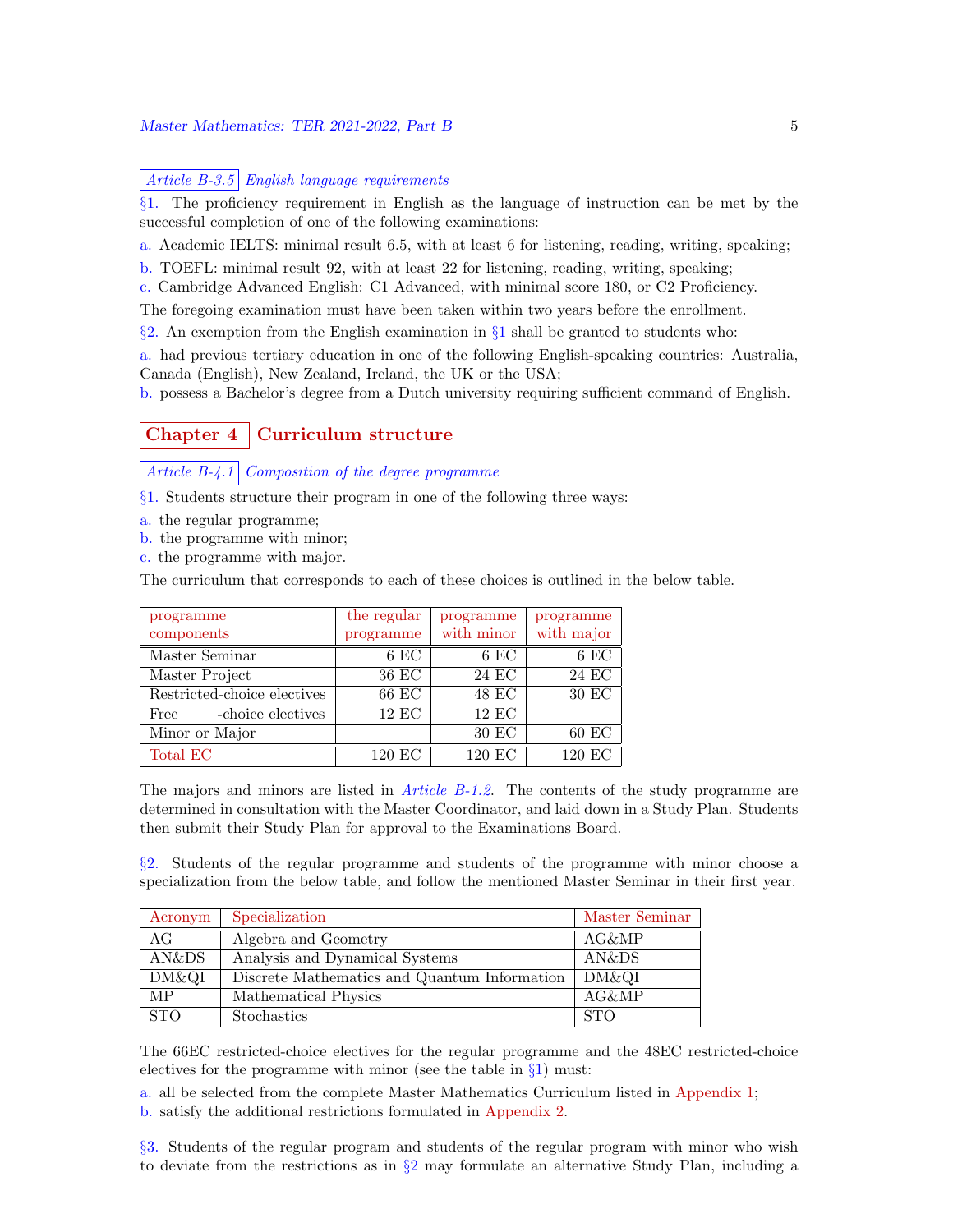topic of the Master Project Mathematics. This should be done in consultation with the Master Coordinator and submitted for approval to the Examinations Board before execution.

§4. The 30 EC Minor Tesla takes place in the second semester of the second year. It has a separate intake procedure for admission and has limited capacity. The Minor Tesla requires that students have finished 48 EC of their research programme before they can participate.

§5. Students of the program with major go through a separate intake procedure for admission into the major. Each major must be combined with a 60EC research programme, and each major requires that students have completed 48EC of this research programme before they can participate. The research programme consists of the following components (see table in  $\S$ 1):

- a. a smaller sized 24EC Master Project;
- b. the 6EC Master Seminar most related to the topic of the Master Project;
- c. a least 30EC elective components related to the topic of the Master Project.

The elective components must be selected from Appendix 1 in consultation with the Master Coordinator and approved by the Examinations Board before commencing. They do not have to satisfy the requirements detailed in Appendix 2 for the specializations from  $\S2$ .

§6. The 60EC Major Teaching offered by the Interfacultaire Lerarenopleidingen (ILO) results in the first-degree teaching competency (Dutch: eerstegraads bevoegdheid). Students who already have the second-degree teaching competency (tweedegraads bevoegdheid), for example by having completed the Educatieve Minor in the Bachelor, can obtain the first-degree teaching competency by following a reduced 30EC program at ILO. The programme should then be implemented as a programme with minor (see  $\S1-4$ ). An alternative implementation may be possible, but only after consultation with both Major- and Master Coordinator and approval by the Examinations Board.

### Article B-4.2 Compulsory units of study

§1. The Master Seminar is compulsory. Content, format, and assessment criteria of the Master Seminar in Algebra, Geometry and Mathematical Physics, the Master Seminar in Stochastics, the Master Seminar in Discrete Mathematics and Quantum Information, and the Master Seminar in Analysis and Dynamical Systems are described in the Course Catalogue.

§2. Measure Theoretic Probability is a compulsory course for the specialization Stochastics.

§3. The Master Project Mathematics is compulsory.

a. The Master Project Mathematics is conducted under the supervision of an examiner, and consists of a thesis, a midterm presentation in the relevant Master Seminar, and a final presentation. b. At the end of the Master Project Mathematics the examiner verifies on the basis of the assess-

ment criteria, whether the student has sufficiently achieved the exit qualifications.

The assessment criteria are the:

- 1. quality and content of the written thesis (50%);
- 2. student's attitude and execution of the project (35%);
- 3. midterm presentation (5%);
- 4. final presentation (10%).
- c. Concerning the assessment of the Master Project Mathematics:
- 1. a second examiner will act as an independent reviewer;
- 2. the coordinator of the Master Seminar will assess the midterm presentation;
- 3. the final presentation will be attended by the examiner and the second reviewer;
- 4. the final grade will be determined by the examiner and the second reviewer;
- 5. a member of the Examinations Board will supervise the assessment procedure.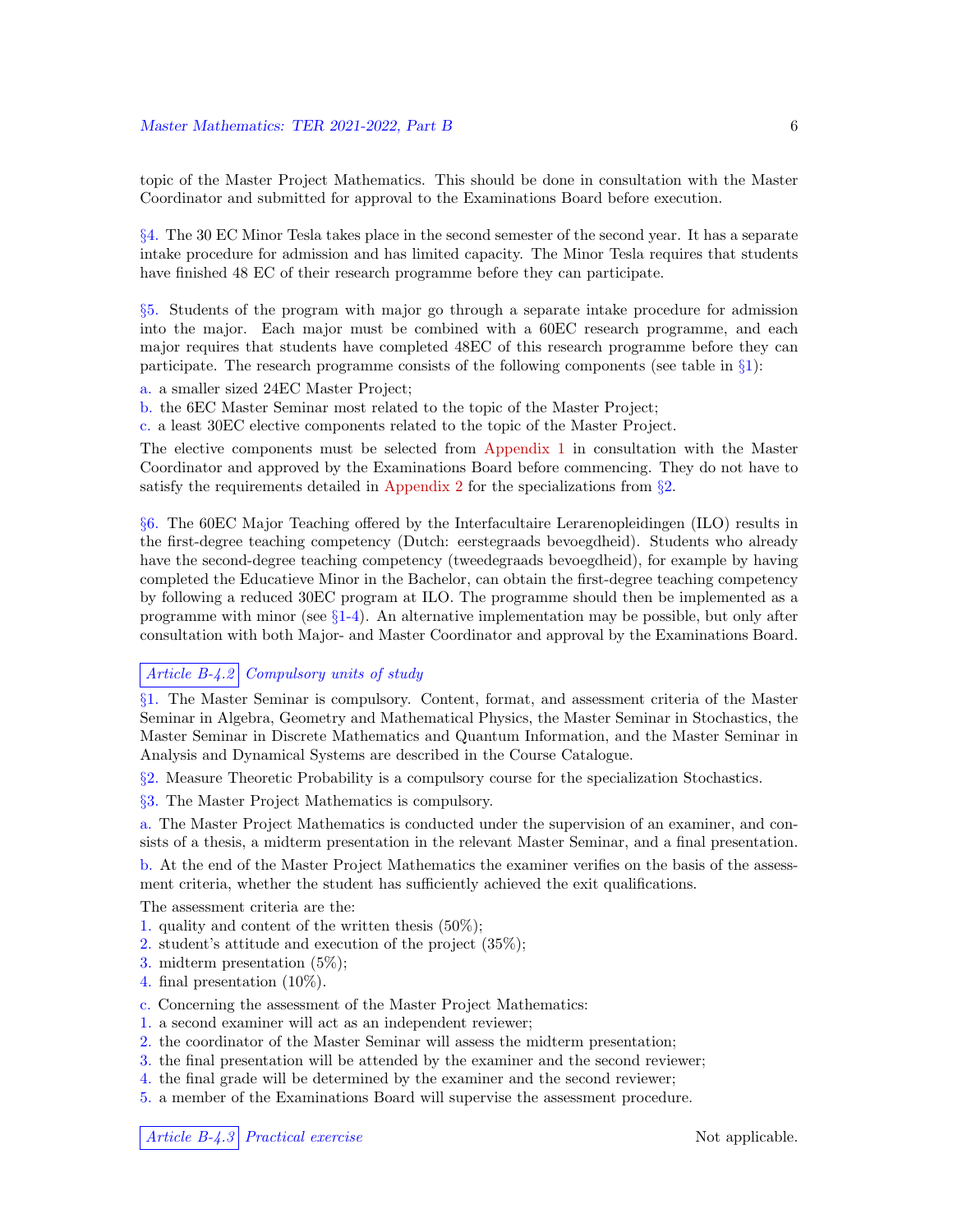# Article B-4.4 Electives

§1. The restricted-choice elective courses are all listed in Appendix 1.

§2. Course components successfully completed elsewhere or that are not included in the list of restricted-choice elective components may be included in the student's Study Plan only subject to permission from the Examinations Board. Such course components:

a. have to be offered by an accredited university or institute that is of a comparable level;

- b. must be relevant to the programme;
- c. must have been completed during the period that the student is enrolled in the programme.

§3. In terms of content, restricted-choice elective components must not show too much similarity to other components of the student's Study Plan. The acceptable degree of similarity is to be decided by the Examinations Board.

§4. The Reading Course (3EC) or Reading Course Mathematics (6EC) can only be given after approval by the Programme Director. Before commencing, the proposed examiner of the reading course should also have a brief written description of its contents, reading material, and assessment procedure approved by the Examinations Board.

§5. The restricted-choice elective courses Writing in the Mathematical Sciences (3EC) and Quantum in Business and Society (3EC) are skills courses.

§6. The free-choice elective components:

a. must not show too much overlapping content with other components in student's Study Plan;

b. may in exceptional cases be at Bachelor level;

c. may only be included in the Study Plan after approval by the Examinations Board.

# Article  $B-4.5$  Free curriculum

§1. Subject to certain conditions, students have the option to compile a curriculum of their own choice, which deviates from the curricula stipulated by the degree programme.

§2. The composition of this curriculum must first be approved by the Examinations Board.

§3. It must possess at least the extent, breadth and depth of the regular programme described in Article  $B-4.1$  and must be in line with the learning outcomes of the degree programme as formulated in *Article B-2.2.* At least 60 EC of the proposed curriculum has to consist of components of the regular programme, and must include a Master Seminar and the Master Project Mathematics.

# Article B-4.6 Sequence of examinations

§1. Participation in a restricted-choice elective course may require particular mathematical prerequisites. The prerequisites for each course are listed in the Course Catalogue.

§2. The Master Project in the regular programme may only be commenced if the other compulsory course components and the restricted-choice elective components have been completed.

|  | $\vert$ Article B-4.7 Further conditions for registration for examinations | Not applicable. |
|--|----------------------------------------------------------------------------|-----------------|
|  | $\vert$ Article B-4.8 Further conditions for examination opportunities     | Not applicable. |
|  | $\vert$ Article B-4.9 Participation practical training and tutorials       | Not applicable. |

### Article  $B-4.10$  Further conditions for exemption

§1 A maximum of 60 EC of the curriculum may be obtained through granted exemptions.

Article B-4.11 Validity period of results Not applicable.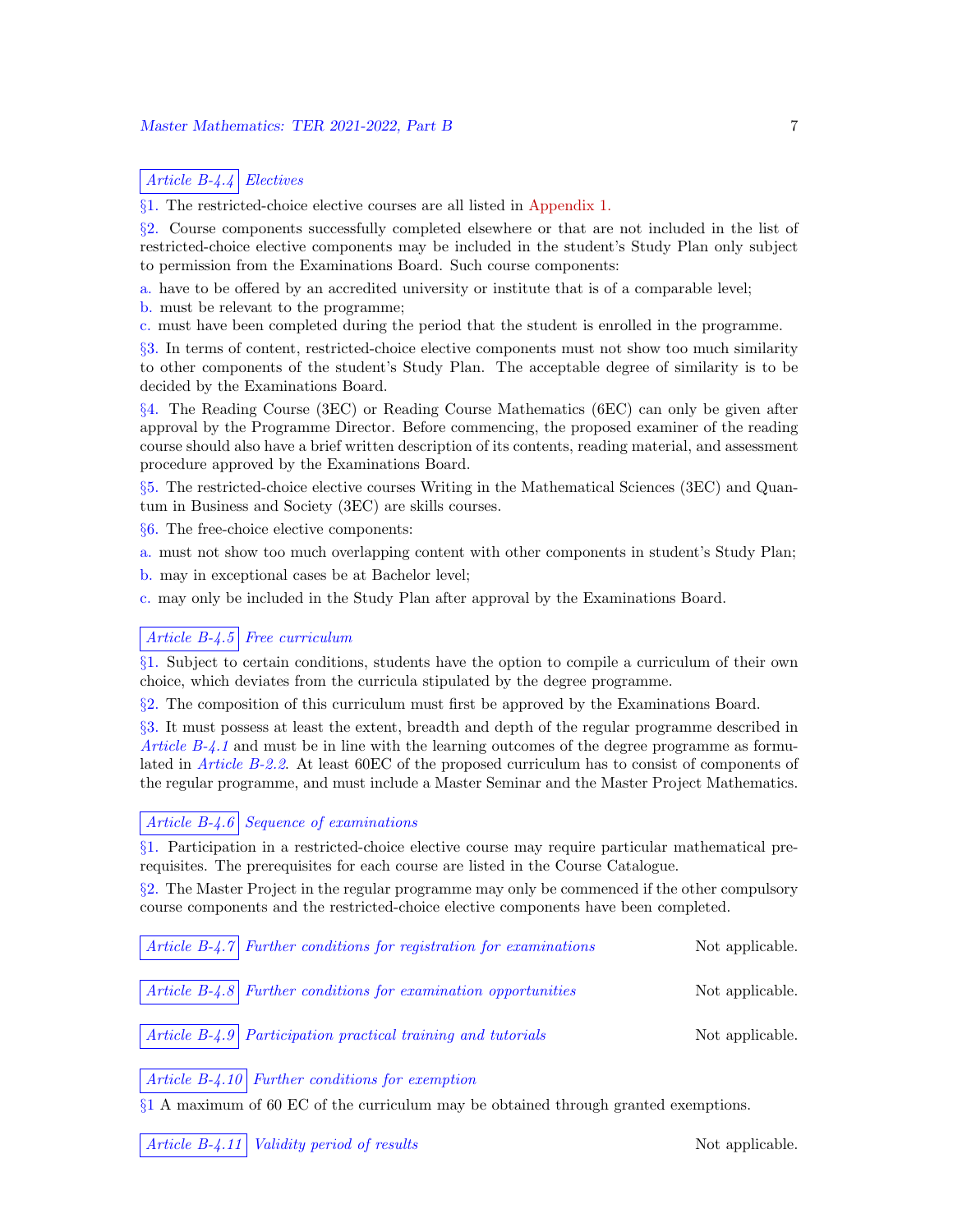# Article B-4.12 Degree

A student who passes the final examination of a programme is awarded a Master of Science degree. The name of the degree awarded is stated on the diploma.

# Article B-4.13 Mastermath

Students taking courses as part of Mastermath may also be subject to rules and regulations that have been agreed on nationally. See the General Rules & Guidelines at http://elo.mastermath.nl.

# Article B-4.14 Double Degree Programme Mathematics and Physics  $\mathcal{B}$  Astronomy

§1. A student who has been admitted to both the Master Programme Mathematics and the Master Programme Physics & Astronomy with track Theoretical Physics, can be awarded both the corresponding Master's degrees after successfully completing the programme described below. §2. The total study load of the programme is at least 180 EC:

| Double Degree Programme Mathematics and Physics & Astronomy     | 180EC           |
|-----------------------------------------------------------------|-----------------|
| Compulsory components                                           | $32\mathrm{EC}$ |
| Restricted-choice electives from Mathematics                    | 52EC            |
| Restricted-choice electives from Physics & Astronomy            | 12EC            |
| Integrated Research Project Mathematics and Theoretical Physics | $72\mathrm{EC}$ |
| Free-choice elective courses                                    | $12\mathrm{EC}$ |

§3. The 32 EC compulsory components are the following:

| Compulsory components                      | $32\mathrm{EC}$ |
|--------------------------------------------|-----------------|
| <b>Student Seminar Theoretical Physics</b> | 6EC             |
| Differential Geometry                      | 8EC             |
| Quantum Field Theory 1                     | 3EC             |
| Quantum Field Theory 2                     | 3EC             |
| Condensed Matter Theory 1                  | 3EC             |
| Condensed Matter Theory 2                  | 3EC             |
| Topology in Physics                        | 6EC             |

§4. The 52 EC restricted-choice elective courses from the Master Mathematics are determined by choosing one of three specializations associated with this the double-degree programme:

|       | Acronym: full name:                          |
|-------|----------------------------------------------|
| AG&MP | Algebra, Geometry, and Mathematical Physics  |
| AN&DS | Analysis and Dynamical Systems               |
| DM&QI | Discrete Mathematics and Quantum Information |

Depending on the chosen specialization, the following restrictions are valid:

| Option AG&MP            | Option AN&DS               | Option DM&QI                     |
|-------------------------|----------------------------|----------------------------------|
| Compulsory:             | Compulsory:                | Compulsory:                      |
| Master Seminar AG&MP    | Master Seminar AN&DS       | Master Seminar DM&QI             |
| Lie Groups              | <b>Functional Analysis</b> | Quantum Information Theory       |
| Choose at least 1 from: | Choose at least 1 from:    | Choose at least 1 from:          |
| Algebraic Topology 1    | Dynamical Systems          | Graph Polynomials and Algorithms |
| Algebraic Geometry 1    | <b>PDEs</b>                | Graph Symms. and Combin. Designs |
| Riemann Surfaces        | Riemann Surfaces           | Quantum Computing                |

In addition to the above: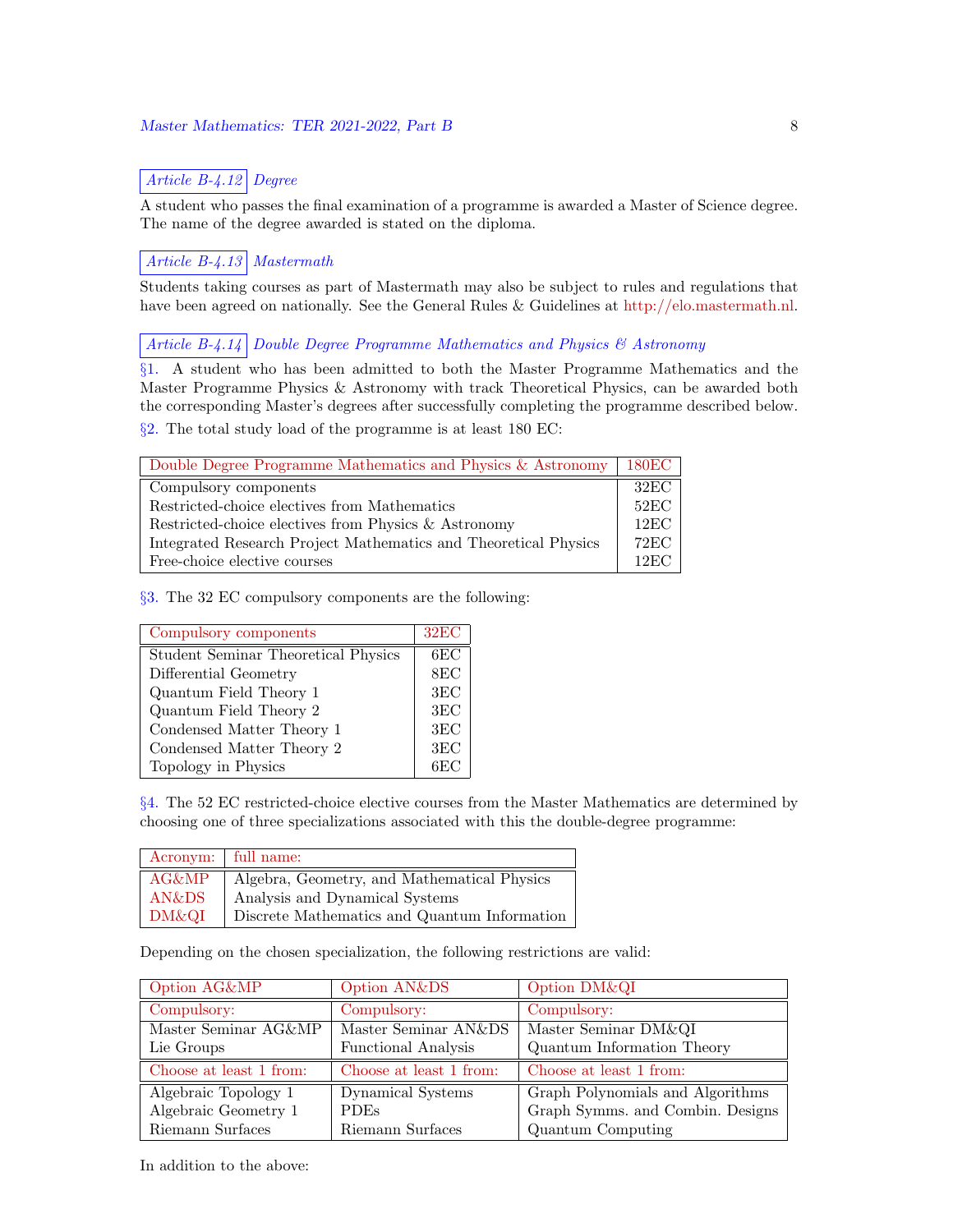For AG&MP these 52 EC should contain at least two courses from the combined lists Restricted Electives (B) from Algebra and Geometry and Mathematical Physics given in Appendix 2.

For AN&DS these 52 EC should contain at least two courses from the list Restricted Electives (B) from Analysis and Dynamical Systems given in Appendix 2.

For DM&QI these 52 EC should contain at least two courses from the list Restricted Electives (B) from Discrete Mathematics and Quantum Information given in Appendix 2.

§5. The 12 EC restricted-choice elective courses from the Master Physics & Astronomy must be selected from the sublist of courses for the track Theoretical Physics in Part B of the Teaching and Examination Regulations of the Master Physics & Astronomy. The course Mathematical Methods cannot be taken as part of these 12 EC. Moreover, the courses Group Theory and Lie Groups cannot both appear in the programme.

§6. The Integrated Research Project Mathematics and Theoretical Physics must be supervised by examiners from both the Master's programmes. Together with examiners from both programmes acting as independent second reader of the Master Thesis, they must assess the project as a pass according to the standards for assessment of the respective programmes.

§7. The Integrated Research Project Mathematics and Theoretical Physics can be replaced by both the two separate projects: Master Project Mathematics (36 EC), and Research Project Physics and Astronomy (60EC). In this case the total load of the programme must be at least 192 EC.

### Article B-4.15 Double Degree Programme (Mathematics and other two-year programmes)

In case a student combines two Master programmes and their components other than mentioned in Articles B-4.14 and Article B-4.16, the following requirements must be met in order to be awarded two Master's degrees:

§1. The total programme of the candidate should amount to at least 180 EC credits.

§2. The two master programmes may not show too much similarity.

§3. The student's work for the programme (lectures, research work, etc.) must be of such a standard that all the exit qualifications of each of the two programmes are met.

 $§4.$  The student must have conducted separate research work for both Master's degrees. This may consist of two separate research projects with supervisors from the respective study programmes. In the case of an integrated research project, this must be supervised by examiners from the two Master's programmes. The project must be assessed as a pass by both examiners according to the standard and procedures for Master project assessment of the respective master degrees. The total number of credits given for an integrated research project is 3/4 of the sum of the credits given for two independent research projects.

 $§5.$  In addition to  $§1-4$ , the other study programme may impose further requirements.

§6. The Examinations Boards of both study programmes must approve the student's double Master's programme before the student commences with the double Master's programme.

Article B-4.16 Double Degree Programme Mathematics and Econometrics

§1. A student who has been admitted to both the Master Programme Mathematics and the Master Programme Econometrics can be awarded both the corresponding Master's degrees after successfully completing the programme described below.

§2. The total study load of the programme is at least 150 EC.

§3. Each student chooses one of the following tracks in the Master Econometrics:

|            | Acronym:   full name:             |
|------------|-----------------------------------|
| <b>CEB</b> | Complexity and Economic Behaviour |
| DА         | Data Analytics                    |
| <b>ECT</b> | Econometrics                      |
| FЕ.        | <b>Financial Econometrics</b>     |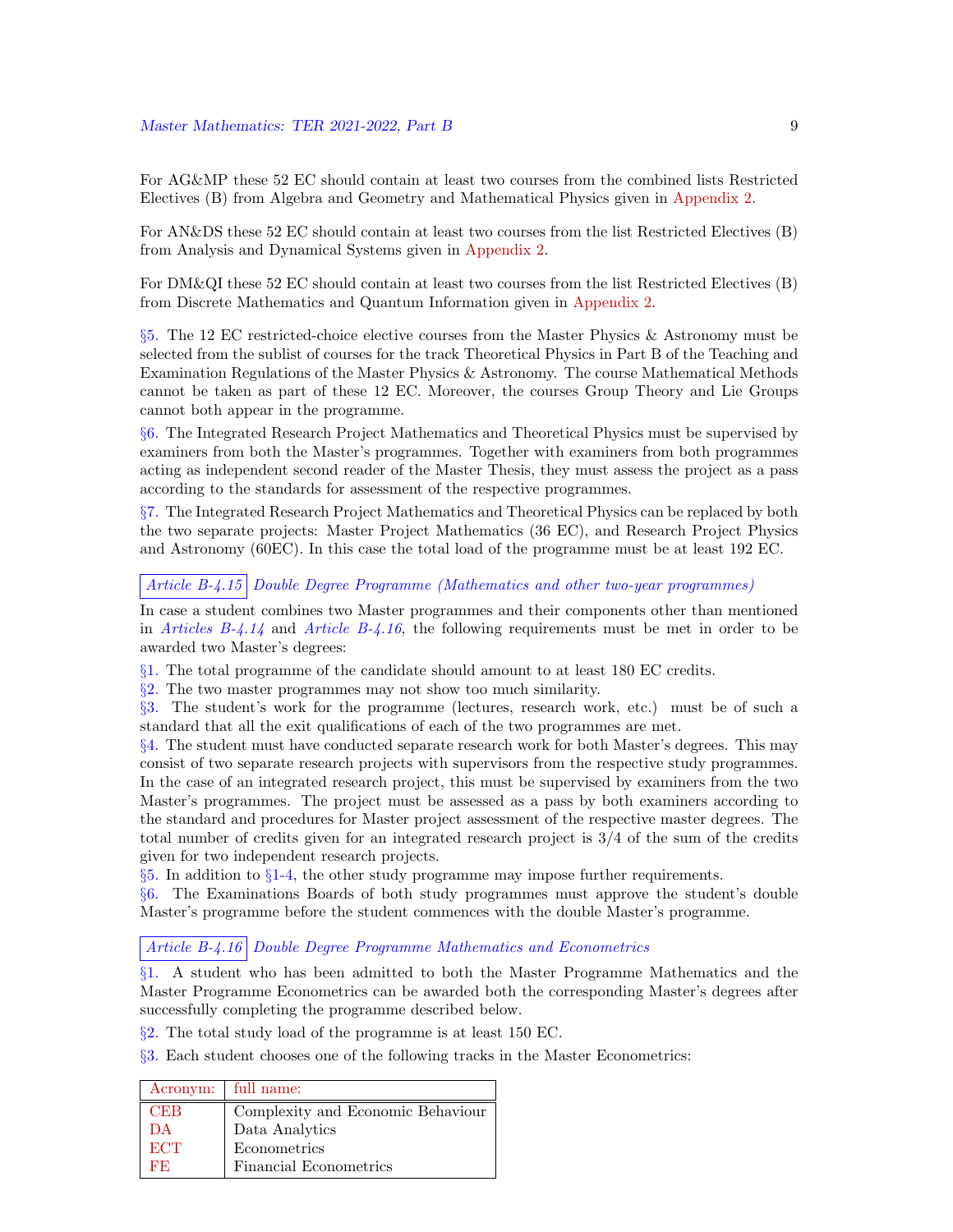The structure of the double degree programme depends on the choice of track as follows:

| Programme structure                                      | FF.     | CEB, DA, ECT |
|----------------------------------------------------------|---------|--------------|
| Restricted Elective Courses Mathematics                  | 74 EC   | 69 EC        |
| Restricted Elective Courses Econometrics                 | 40 EC   | 45 EC        |
| Integrated Research Project Mathematics and Econometrics | 36 EC   | 36 EC        |
|                                                          | -150 EC | 150 EC       |

§4. The restricted choice electives in Mathematics should satisfy the following criteria. All students must pass the course Measure Theoretic Probability and choose a Master Seminar:

| compulsory course:            | select one of:                              |  |
|-------------------------------|---------------------------------------------|--|
| Measure Theoretic Probability | 8   Master Seminar Stochastics              |  |
|                               | Master Seminar Analysis & Dynamical Systems |  |

Moreover, all students should select at least 24 EC from the Restricted choice electives (A) and at least 12 EC from the Restricted choice electives (B) below. The remaining courses to arrive at 74 EC (for FE) or 69 EC (other tracks) must appear in Appendix 1 from TER Mathematics Part B.

| Restricted choice electives (A)  | EС | Restricted choice electives (B)    | ЕC |
|----------------------------------|----|------------------------------------|----|
| Asymptotic Statistics            | 8  | Parallel Algorithms                | 8  |
| <b>Functional Analysis</b>       | 8  | Causality                          | 6  |
| Machine Learning Theory          | 8  | Data-driven Decision Making in OR  | 6  |
| Partial Differential Equations   | 8  | Queues and Lévy Fluctuation Theory | 6  |
| Stochastic Integration           | 8  | Uncertainty Quantification         | 6  |
| Stochastic Processes             | 8  | Wavelets                           | 6  |
| Portfolio Theory                 | 6  |                                    |    |
| Simulation Methods in Statistics | 6  |                                    |    |
| Stochastic Networks              | 6  |                                    |    |
| <b>Stochastic Processes</b>      | 6  |                                    |    |
| Stochastic Simulation            |    |                                    |    |

§5. For students from the track Financial Econometrics, the choice of 24 EC from the Restricted choice electives (A) mentioned in  $\S4$  must contain the course Stochastic Integration.

§6. The restricted choice electives in Econometrics should satisfy the following criteria. All students should follow the four compulsory courses given below and select two from a list of three.

| compulsory course:      | EC. | select two from:                  |  |
|-------------------------|-----|-----------------------------------|--|
| Advanced Econometrics 1 | 5.  | Financial Methods in Insurance    |  |
| Advanced Econometrics 2 |     | Complexity and Economic Dynamics  |  |
| Data Science Methods    | 5.  | Machine Learning for Econometrics |  |
| Theory of Markets       | 5   |                                   |  |

Additionally, students from the track Financial Econometrics should follow at least 10 EC track specific courses, and students from the other tracks at least 15 EC of courses specific to their track (see the TER for the Master programmes offered by the Faculty of Economics and Business).

§7. Due to overlap, the courses Stochastic Integration from the Master Mathematics and Stochastic Calculus from the Master Econometrics cannot both be present in the student's study program. The course Statistical Models from the Master Mathematics may not be selected due to overlap with the compulsory course Data Science Methods (see  $\S6$ ) from the Master Econometrics.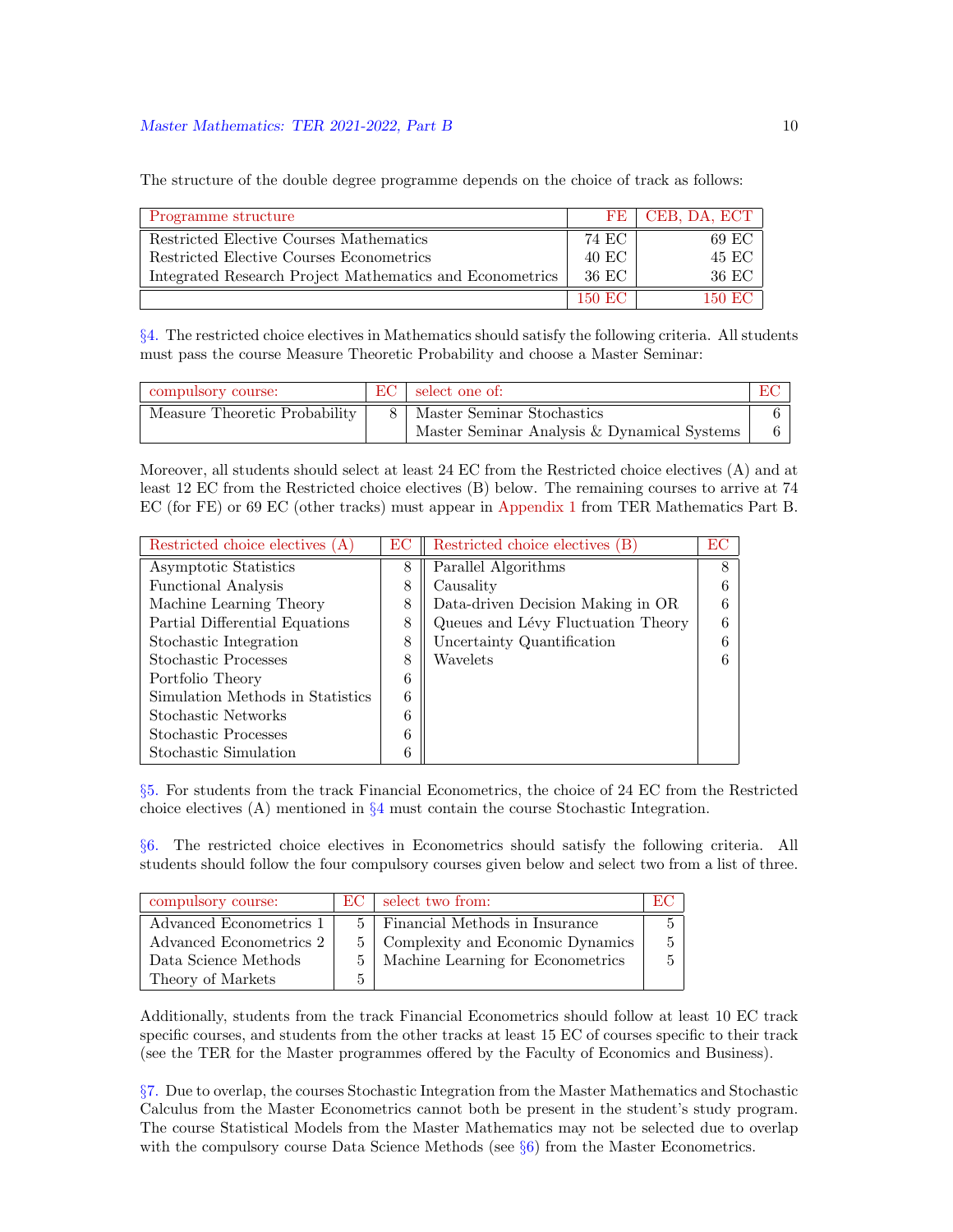§8. The Integrated Master Project Econometrics and Mathematics (36 EC) replaces the Master Thesis Econometrics (15 EC) and the Master Project Mathematics (36 EC). It must be supervised by examiners from both the Master's programmes. Together with examiners from both programmes acting as independent second reader of the Master Thesis, they must assess the project as a pass according to the standards for assessment of the respective programmes.

# Chapter  $5 \mid$  Academic student counseling

# Article B-5.1 Academic student counseling

The programme's academic student counseling consists of Master Coordinator and Study Adviser.

# Chapter  $6 \mid$  Teaching evaluation

# Article B-6.1 Teaching evaluation

Teaching evaluation takes place via the UvA Q course evaluation system, by peer review of exams and resits, and quality assessment by the Program Committee and by the Examinations Board.

# Chapter  $7 \mid$  Transitional and final provisions

# Article B-7.1 Amendments and periodic review

§1. Amendments to Section B of the Teaching and Examination Regulations shall be adopted by the dean after taking advice from the relevant Programme Committee. A copy of the advice will be sent to the authorised representative advisory body.

§2. Amendments to Section B of the Teaching and Examination Regulations shall require the approval of the Faculty representative advisory body for components that do not relate to the subject matter of Section 7.13, subsection 2, under a−g, as well as subsection 4, of the WHW. Components related to the subjects of Section 7.13, paragraph 2, under (v) must be submitted to the Faculty representative advisory body for advice.

§3. Amendments to the Teaching and Examination Regulations may only pertain to an academic year that is already in progress if it can be shown that this does not harm student's interests.

Article B-7.2 Transitional provisions

§1. The following course components of the past academic year have been canceled:

#### Canceled course components from the academic year 2020-2021

| Advanced Algebraic Geometry: Rational Points              |
|-----------------------------------------------------------|
| Algebraic Methods in Combinatorics                        |
| Algorithms Beyond the Worst Case                          |
| Applied Finite Elements                                   |
| Analytic Number Theory                                    |
| Complex Networks                                          |
| Computability Theory                                      |
| Cryptology                                                |
| Deformation Quantization, Graph Complex and Number Theory |
| Ergodic Theory                                            |
| History and Philosophy of Mathematics                     |
| Infinity Categories                                       |
| Interacting Particle Systems: Theory and Applications     |
| Mathematical Neuroscience                                 |
| Mirror Symmetry                                           |
|                                                           |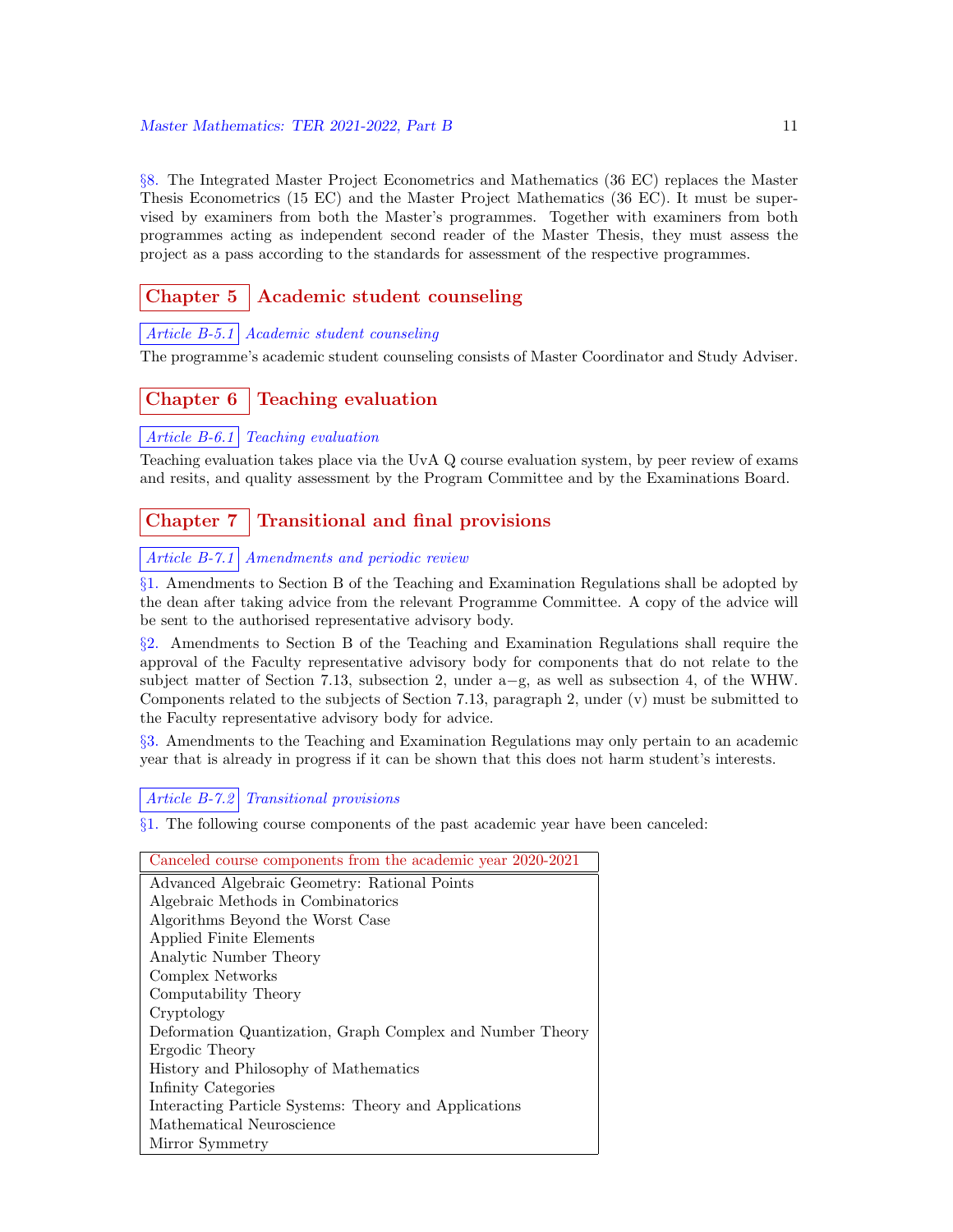Canceled course components from the academic year 2020-2021 (continued) Numerical Bifurcation Analysis of Large-Scale Systems Numerical Methods for Time-Dependent PDEs Time Series Topics in Number Theory Toric Varieties

§2. The following courses from the Master Programme Physics and Astronomy have been restructured: the course Quantum Field Theory (6EC) has been replaced by the courses Quantum Field Theory 1 (3EC) and Quantum Field Theory 2 (3EC). The course Statistical Physics and Condensed Matter Theory I (6EC) has been replaced by the courses Condensed Matter Theory 1 (3EC) and Condensed Matter Theory 2 (3EC). Students are not allowed to include a course together with its replacements, as described above, in their Study Plan.

§3. The following courses have been renamed. Each of these courses can only appear under one of its two names in student's Study Plan.

| previous name                                       | new name as of $2021-2022$       |
|-----------------------------------------------------|----------------------------------|
| Advanced Combinatorics: Zeros of Graph Polynomials, | Graph Polynomials and Algorithms |
| Markov Chains and Algorithms                        |                                  |
| String Theory                                       | String Theory 1                  |
| Uncertainty Quantification and Data Assimilation    | Uncertainty Quantification       |

§4. These regulations apply to anyone enrolled in the programme. However, regarding the curriculum requirements as stated in  $Article B-4$ , the student may also make an appeal to the regulations of all previous academic years in which the student was enrolled in the programme.

# Article B-7.3 Publication

§1. The dean shall ensure a fitting publication of part A and B of these Regulations and the rules and guideline referred to in the Act.

§2. They can be accessed at the website of the Faculty of Science and the UvA Course Catalogue.

# Article B-7.4 Effective date

These Regulations enter into force with effect from 1 September, 2021.

Thus drawn up by the Dean of the Faculty of Science on 16 November, 2021.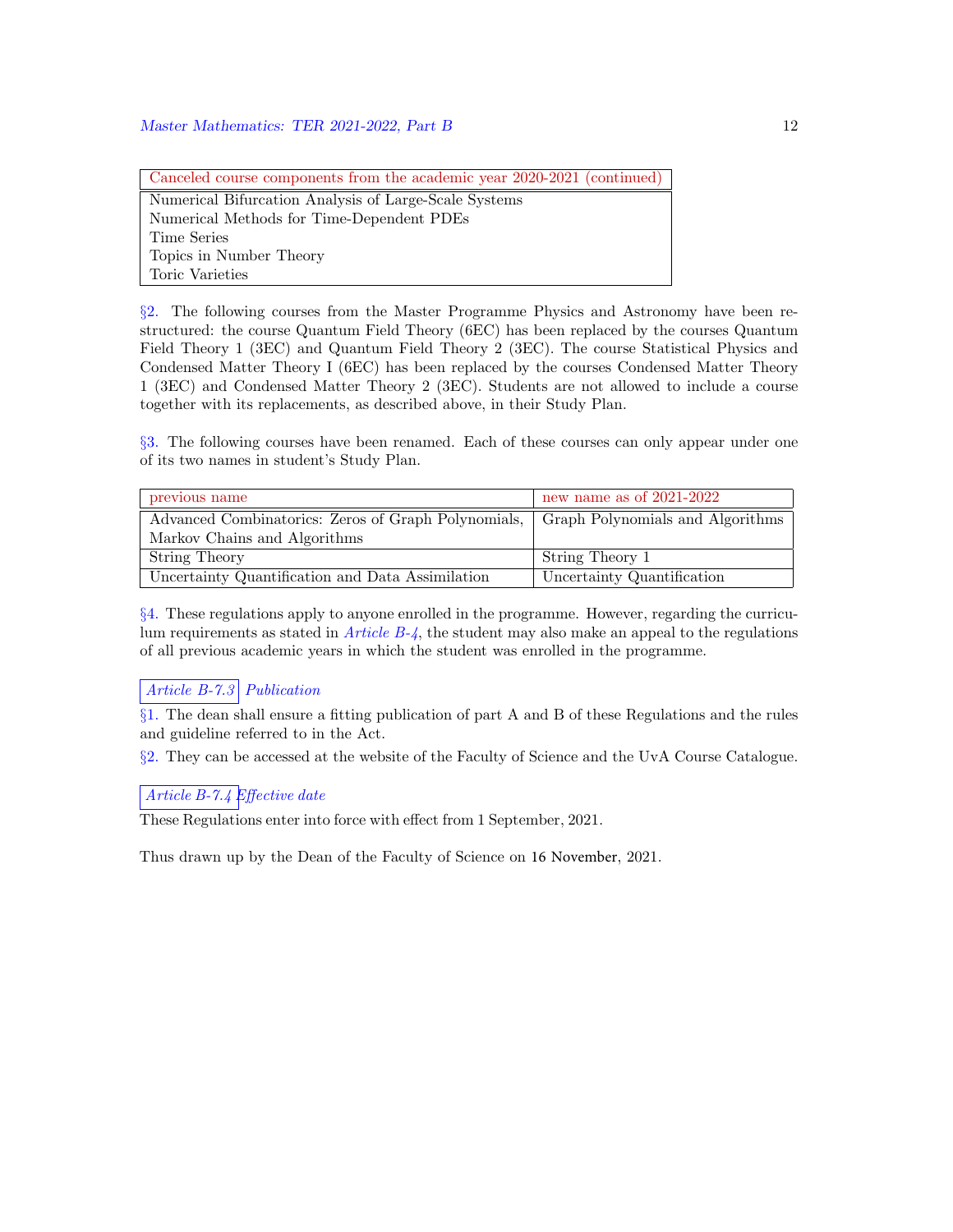# Appendix 1 Description of the content and study load of the components

# A. Regular courses

All regular courses have lectures/tutorials and are assessed by a written or oral exam.

| <b>Course Name</b>                                 | Code       | EC    | Period           |
|----------------------------------------------------|------------|-------|------------------|
| <b>Additive Combinatorics</b>                      | 5334ADC08Y | 8     | 4,5              |
| Advanced Algebraic Geometry: Topics in             | 5334AAGT8Y | 8     | 1,2              |
| <b>Birational Geometry</b>                         |            |       |                  |
| <b>Advanced Linear Programming</b>                 | 53348ALP6Y | 6     | 4,5              |
| <b>Advanced Machine Learning</b>                   | 53348ADM6Y | 6     | 1,2              |
| Algebraic Geometry 1                               | 53341ALG8Y | 8     | 1,2              |
| Algebraic Geometry 2                               | 53342ALG8Y | 8     | 4,5              |
| Algebraic Number Theory                            | 53348ANT8Y | $8\,$ | 1,2              |
| Algebraic Topology 1                               | 53341ALT8Y | 8     | 1,2              |
| Algebraic Topology 2                               | 53342ALT8Y | 8     | 4,5              |
| <b>Asymptotic Statistics</b>                       | 5374ASST8Y | 8     | 1,2              |
| <b>Bayesian Statistics</b>                         | 5334BAST8Y | 8     | 4,5              |
| Blow Ups and Deformation: an Introduction          | 5324BUDA6Y | 6     | 4,5              |
| to the Theory of Singularities                     |            |       |                  |
| Calculus of Variations                             | 5334CAVA8Y | 8     | 4,5              |
| Category Theory                                    | 5314CTTT8Y | 8     | $\overline{1,2}$ |
| Causality                                          | 5334CAUS6Y | 6     | 4,5              |
| Coding and Cryptography                            | 53348CCR6Y | 6     | $\overline{4,5}$ |
| Coding Theory                                      | 53348CTH8Y | 8     | 4,5              |
| Commutative Algebra                                | 53348C0A8Y | 8     | 1,2              |
| Computational Complexity                           | 5314C0C06Y | 6     | $\overline{5}$   |
| Condensed Matter Theory 1                          | 53541CMT3Y | 3     | $\mathbf{1}$     |
| Condensed Matter Theory 2                          | 53542CMT3Y | 3     | $\overline{2}$   |
| Continuous Optimization                            | 53348C0P6Y | 6     | 1,2              |
| Data-driven Decision Making in Operations Research | 5334DDDM6Y | 6     | 4,5              |
| Diophantine Approximation                          | 5334DIAP8Y | 8     | 1,2              |
| Differential Geometry                              | 53348DIG8Y | 8     | 1,2              |
| Discrete Optimization                              | 53348D0P6Y | 6     | 1,2              |
| Dynamical Systems                                  | 53348DYS8Y | 8     | 1,2              |
| Dynamic Programming and Reinforcement Learning     | 53348DPR6Y | 6     | $1,\overline{2}$ |
| <b>Elliptic Curves</b>                             | 53348ELC8Y | 8     | 4,5              |
| Entrepreneurship in Analytics and AI               | 53348EIA6Y | 6     | 4,5              |
| Forensic Probability and Statistics                | 5334F0PS8Y | 8     | 1,2              |
| Functional Analysis                                | 53348FUA8Y | 8     | 1,2              |
| Graph Polynomials and Algorithms                   | 5334GRPA6Y | 6     | $1,\overline{2}$ |
| Graph Symmetries and Combinatorial Designs         | 5334GSCD8Y | 8     | 4,5              |
| Information Theory                                 | 5314INTH6Y | 6     | 4                |
| Interest Rate Models                               | 5374INRM6Y | 6     | 1,2              |
| Introduction to Cryptography                       | 5334INTC8Y | 8     | 1,2              |
| Introduction to Numerical Bifurcation Analysis     | 5334INB08Y | 8     | 4,5              |
| of ODEs and Maps                                   |            |       |                  |
| Inverse Problems in Imaging                        | 5334IPII6Y | 6     | 4,5              |
| Lie Algebras                                       | 5334LIAL8Y | 8     | 4,5              |
| Lie Groups                                         | 53348LIG8Y | 8     | $1,\overline{2}$ |
| Machine Learning Theory                            | 5334MALT8Y | 8     | 4,5              |
| Mathematical Biology                               | 53348MAB8Y | 8     | 1,2              |
| Measure Theoretic Probability                      | 5374METP8Y | 8     | 1,2              |
| Modular Forms                                      | 5334M0F08Y | 8     | 4,5              |
|                                                    |            |       |                  |
| Nonparametric Statistics                           | 5334N0ST6Y | 6     | 4,5              |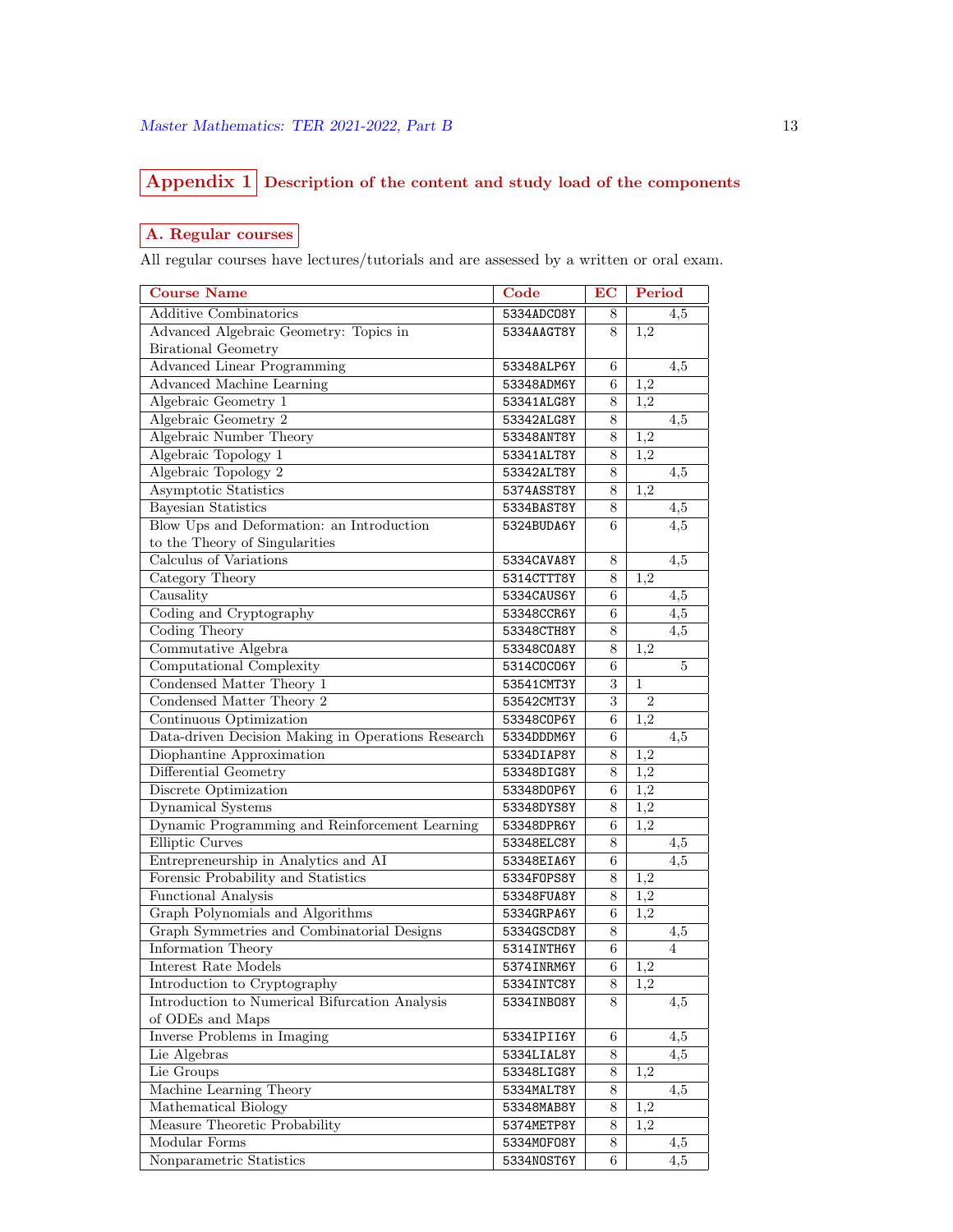# $\fbox{Appendix 1}$  Description of the content and study load of the components

# A. Regular courses (continued)

All regular courses have lectures/tutorials and are assessed by a written or oral exam.

| <b>Course Name</b>                                        | $\overline{\text{Code}}$ | $\overline{EC}$           | Period           |                  |
|-----------------------------------------------------------|--------------------------|---------------------------|------------------|------------------|
| Numerical Linear Algebra                                  | 53348NLA8Y               | 8                         | 1,2              |                  |
| Numerical Methods for Stationary PDEs                     | 5334NMSP8Y               | 8                         |                  | 4,5              |
| Operator Algebras                                         | 533480PA8Y               | 8                         |                  | 4,5              |
| Optimization of Business Processes                        | 533480PB6Y               | 6                         |                  | 4,5              |
| Parallel Algorithms                                       | 53348PAA8Y               | $\overline{8}$            | 1,2              |                  |
| Partial Differential Equations                            | 53348PAD8Y               | $\overline{8}$            | 1,2              |                  |
| Poisson Geometry                                          | 5334P0GE8Y               | 8                         | 1,2              |                  |
| Portfolio Theory                                          | 5374P0TS6Y               | 6                         | 1,2              |                  |
| <b>Quantum Computing</b>                                  | 5334QUC08Y               | $\overline{8}$            |                  | 4,5              |
| Quantum Field Theory 1                                    | 53541QFT3Y               | 3                         | $\mathbf{1}$     |                  |
| Quantum Field Theory 2                                    | 53542QFT3Y               | $\overline{3}$            | $\overline{2}$   |                  |
| Quantum in Business and Society                           | 5354QIBS3Y               | $\overline{\overline{3}}$ |                  | 6                |
| <b>Quantum Information Theory</b>                         | 5334QUIT8Y               | $\overline{8}$            |                  | 4,5              |
| Queueing Theory                                           | 53748QUT6Y               | 6                         |                  | 4,5              |
| Queues and Lévy Fluctuation Theory                        | 53340LFT6Y               | 6                         |                  | $\overline{4,5}$ |
| Quivers                                                   | 5334QUIV6Y               | $\overline{6}$            | 1,2              |                  |
| Random Walks                                              | 5334RAWA8Y               | 8                         | 1.2              |                  |
| Riemann Surfaces                                          | 53348RIS8Y               | 8                         |                  | $\overline{4,5}$ |
| Scheduling                                                | 53748SCH6Y               | 6                         |                  | $\overline{4,5}$ |
| Selected Areas in Cryptology                              | 5334SAIC8Y               | $\overline{8}$            |                  | 4,5              |
| Semidefinite Optimization                                 | 5334RAWA8Y               | $\overline{8}$            |                  | 4,5              |
| Set Theory                                                | 5314SETH8Y               | 8                         | 1,2              |                  |
| Simulation Methods in Statistics                          | 5374SIMS6Y               | 6                         | 1,2              |                  |
| Statistical Models                                        | 53348STM6Y               | 6                         | 1,2              |                  |
| Statistics for High Dimensional Data                      | 533481SF6Y               | 6                         |                  | 4,5              |
| Statistics for Stochastic Processes                       | 5334SFSP8Y               | 8                         |                  | 4,5              |
| Stochastic Gradient Techniques in Optimization & Learning | 5334SGTI6Y               | 6                         | 1,2              |                  |
| Stochastic Integration                                    | 5374STIN8Y               | 8                         |                  | 4,5              |
| <b>Stochastic Networks</b>                                | 5334STNE6Y               | 6                         | 1,2              |                  |
| <b>Stochastic Processes</b>                               | 53748STP8Y               | 8                         |                  | 4,5              |
| Stochastic Processes for Finance                          | 53748SPF6Y               | 6                         | 1,2              |                  |
| <b>Stochastic Simulation</b>                              | 5334STSI6Y               | 6                         | 1,2              |                  |
| <b>String Theory 1</b>                                    | 53541STT6Y               | 6                         |                  | 5                |
| <b>Symplectic Geometry</b>                                | 53248SYG8Y               | 8                         |                  | $\overline{4,5}$ |
| Systems and Control                                       | 53348SYC6Y               | 6                         | 1,2              |                  |
| <b>Topological Data Analysis</b>                          | 5334T0DA8Y               | 8                         |                  | $\overline{4,5}$ |
| <b>Topology</b> in Physics                                | 5354T0IP6Y               | 6                         |                  | 4,5              |
| Topology of Algebraic Varieties                           | 5334T0AV6Y               | 6                         |                  | $\overline{4,5}$ |
| <b>Topos Theory</b>                                       | 5334T0TH8Y               | $\overline{8}$            |                  | $\overline{4,5}$ |
| Uncertainty Quantification                                | 5334UQDA6Y               | 6                         | 1,2              |                  |
| Wavelets                                                  | 5334WAVE6Y               | 6                         | $\overline{1,2}$ |                  |
| Writing in the Mathematical Sciences                      | 5334WITM3Y               | $\overline{3}$            | $\mathbf{1}$     |                  |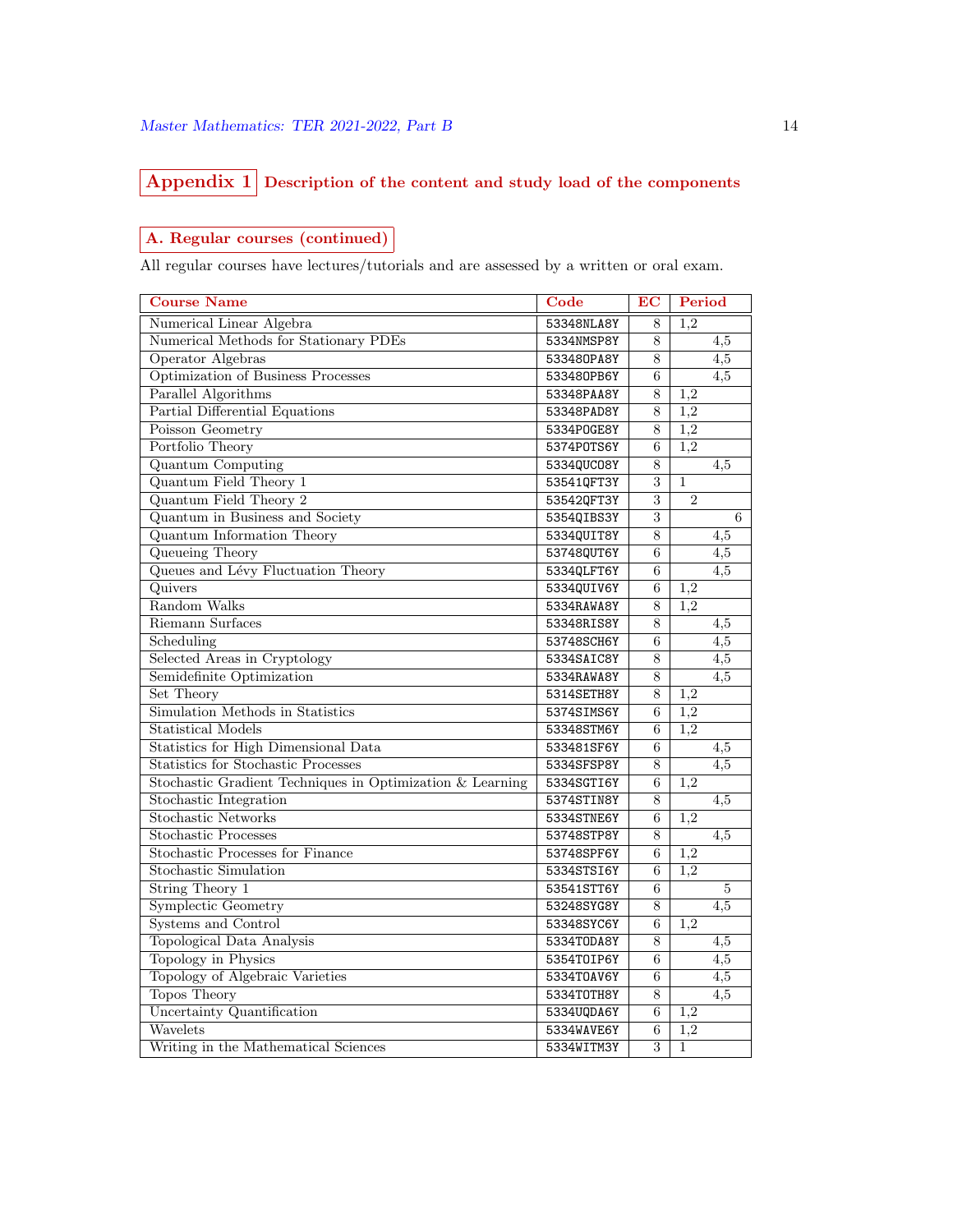# Appendix  $1$  Description of the content and study load of the components

### B. Reading Courses

Lecturers may organize Reading Courses for interested students after approval by the Programme Director. A proposal outlining the contents and assessment format should then be submitted to and approved by the Examinations Board before starting the Reading Course.

| <b>Reading Courses</b>                  | Code       | $EC$   Period             |
|-----------------------------------------|------------|---------------------------|
| Reading Course                          | 53342RCM3Y | $3 \mid 1,2,3,4,5,6 \mid$ |
| Reading Course Mathematics   5334RECM6Y |            | $6 \mid 1,2,3,4,5,6 \mid$ |

Reading Courses can be commenced at any moment during the academic year.

# C. Master Seminars

The Master Seminars have the format of lectures and student presentations. The latter are assessed, possibly together with additional assignments such as essays, resulting in a pass or fail.

| <b>Master Seminars</b>                       | Code       | EC   Period |     |
|----------------------------------------------|------------|-------------|-----|
| Algebra, Geometry and Mathematical Physics   | 5334MSIA6Y | 1,2, 4,5    |     |
| Analysis and Dynamical Systems               | 5334MSAD6Y | 1.2         | 4.5 |
| Discrete Mathematics and Quantum Information | 5334MSID6Y | 19          | 4.5 |
| <b>Stochastics</b>                           | 5334MSIS6Y |             | 4.5 |

D. Master Projects

The Master Projects are assessed as described in *Article B-4.2*, §3.

| <b>Master Projects</b>            | Code       | EC  | Period      |
|-----------------------------------|------------|-----|-------------|
| Mathematics                       | 5334MPM36Y | -36 | 1,2,3,4,5,6 |
| Mathematics (with Major or Minor) |            | 24  | 1,2,3,4,5,6 |
| Mathematics & Theoretical Physics | 5334MPM72Y | 72  | 1,2,3,4,5,6 |
| Mathematics & Econometrics        | 5334RPME0Y | 36  | 1,2,3,4,5,6 |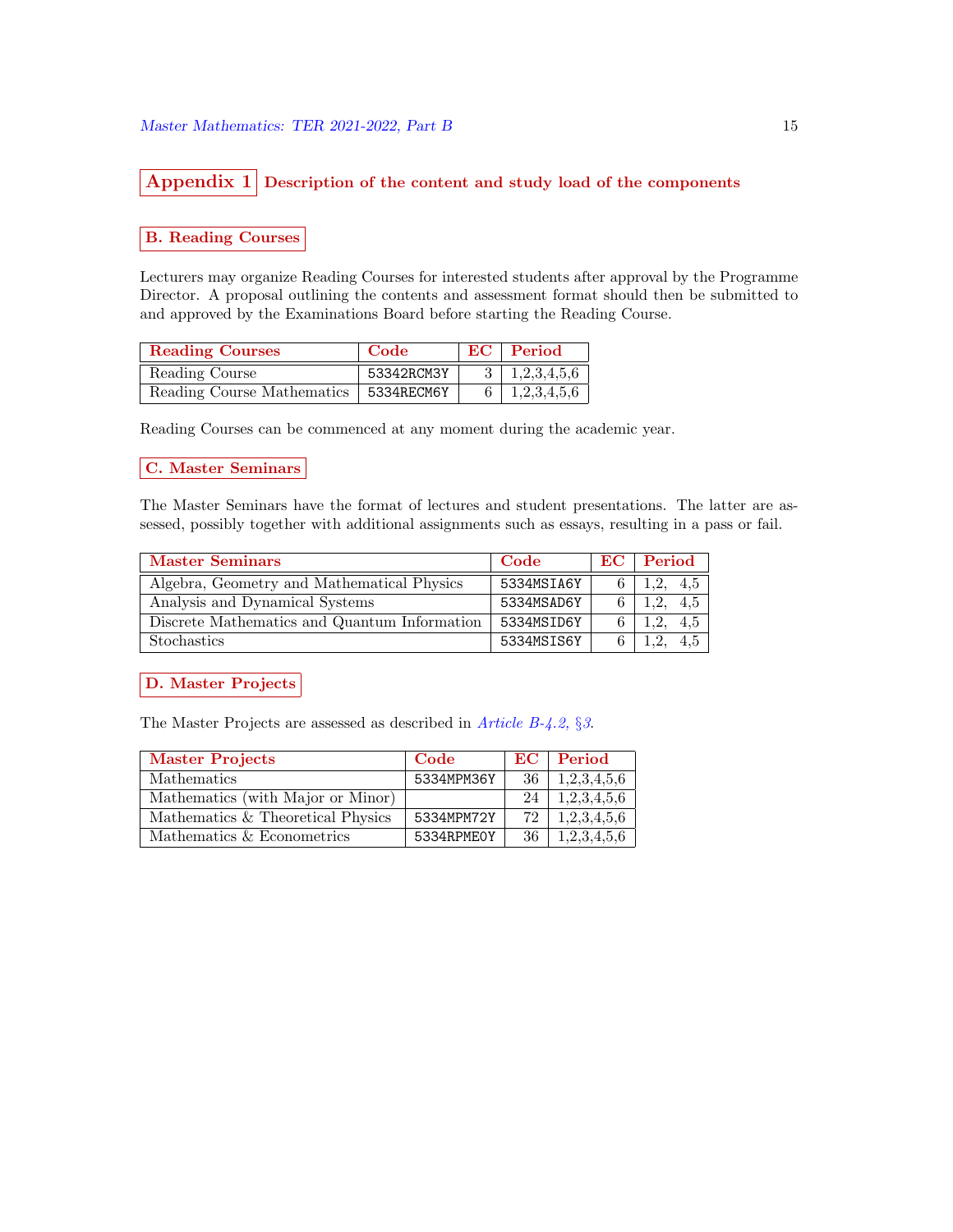# Appendix 2 Restrictions on the restricted-choice electives

# Specialization Algebra and Geometry

Required: at least 3 courses from (A) and at least 2 from (B).

| Restricted-choice electives (A) | Restricted-choice electives (B) |
|---------------------------------|---------------------------------|
| Algebraic Geometry 1            | Advanced Algebraic Geometry     |
| Algebraic Number Theory         | Algebraic Geometry 2            |
| Algebraic Topology 1            | Algebraic Topology 2            |
| Commutative Algebra             | Blow-Ups and Deformations       |
| Differential Geometry           | Elliptic Curves                 |
| Lie Algebras                    | Selected Areas in Cryptology    |
| Lie Groups                      | Symplectic Geometry             |
| Quivers                         | Topology of Algebraic Varieties |
| Riemann Surfaces                |                                 |

# Specialization Analysis and Dynamical Systems

Required: at least 3 courses from (A) and at least 2 from (B).

| Restricted-choice electives (A)       | Restricted-choice electives $(B)$     |
|---------------------------------------|---------------------------------------|
| Differential Geometry                 | Introduction to Numerical Bifurcation |
| Dynamical Systems                     | Analysis of ODEs and Maps             |
| <b>Functional Analysis</b>            | Inverse Problems in Imaging           |
| Numerical Linear Algebra              | Operator Algebras                     |
| Numerical Methods for Stationary PDEs | Parallel Algorithms                   |
| Partial Differential Equations        | Poisson Geometry                      |
| Riemann Surfaces                      | Quantum Computing                     |
| Uncertainty Quantification            | Quantum Information Theory            |
| Wavelets                              | Symplectic Geometry                   |

# Specialization Discrete Mathematics and Quantum Information

Required: at least 4 courses from  $(A) \cup (B)$  of which at least 2 from  $(A)$ .

| Restricted-choice electives (A)            | Restricted-choice electives (B) |
|--------------------------------------------|---------------------------------|
| Graph Polynomials and Algorithms           | Additive Combinatorics          |
| Graph Symmetries and Combinatorial Designs | Advanced Linear Programming     |
| Quantum Computing                          | Algebraic Geometry 1            |
| Quantum Information Theory                 | Coding Theory                   |
|                                            | Computational Complexity        |
|                                            | Discrete Optimization           |
|                                            | Information Theory              |
|                                            | Introduction to Cryptography    |
|                                            | Lie Algebras                    |
|                                            | Quivers                         |
|                                            | Selected Areas in Cryptology    |
|                                            | Semidefinite Optimization       |
|                                            | Stochastic Networks             |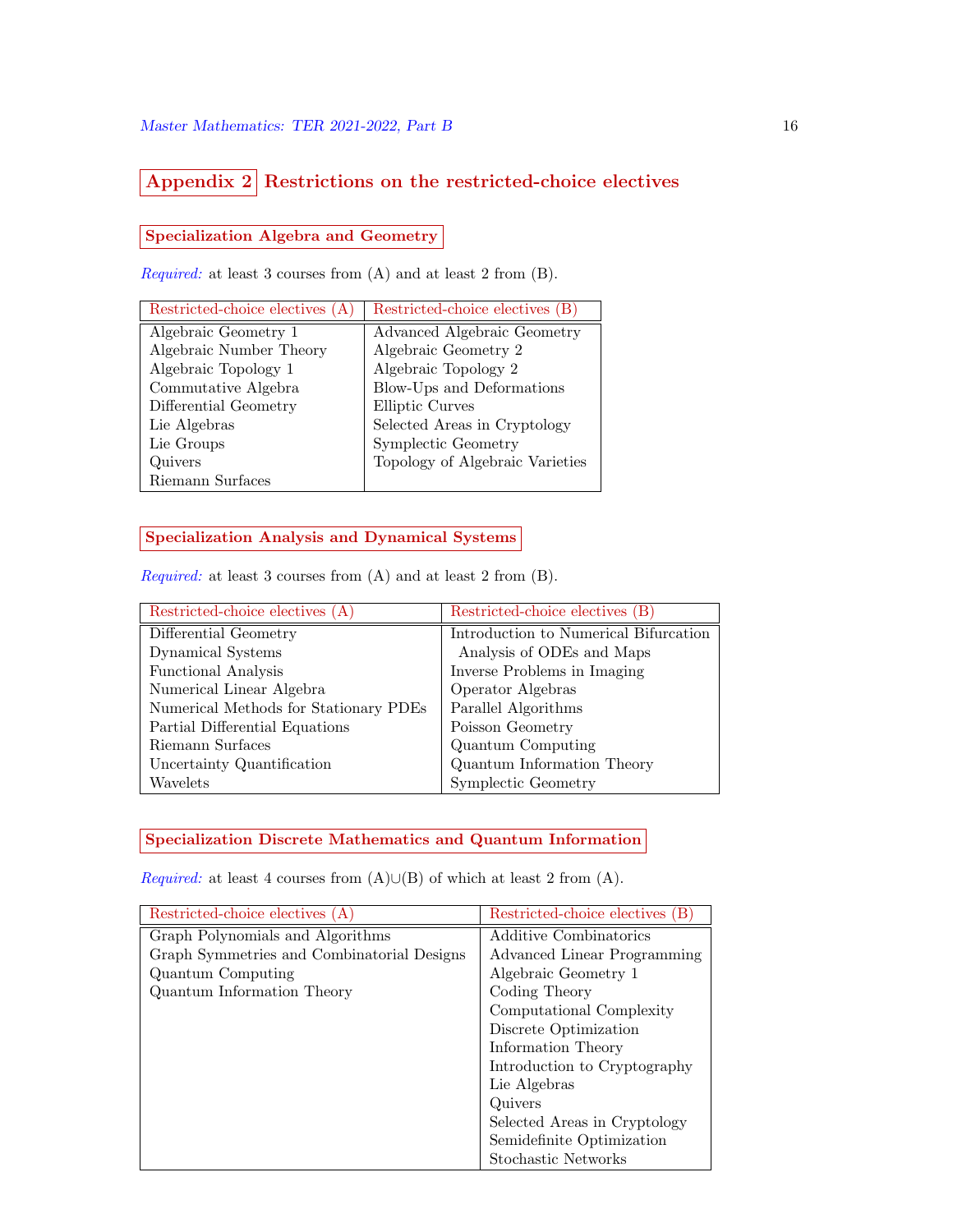# Appendix 2 Restrictions on the restricted-choice electives

# Specialization Mathematical Physics

Required: at least 2 courses from (A) and at least 2 from (B).

| Restricted-choice electives (A) | Restricted-choice electives (B) |
|---------------------------------|---------------------------------|
| Algebraic Geometry 1            | Algebraic Geometry 2            |
| Algebraic Topology 1            | Algebraic Topology 2            |
| Differential Geometry           | Blow-Ups and Deformations       |
| <b>Functional Analysis</b>      | Operator Algebras               |
| Lie Algebras                    | Quantum Computing               |
| Lie Groups                      | Quantum Information Theory      |
| Riemann Surfaces                | Symplectic Geometry             |
| Topology in Physics             |                                 |

Required: at least one of the three options in (C).

| Restricted-choice electives (C)                         |
|---------------------------------------------------------|
|                                                         |
| Quantum Field Theory $1 +$ Quantum Field Theory 2       |
|                                                         |
| Condensed Matter Theory $1 +$ Condensed Matter Theory 2 |
|                                                         |
|                                                         |
| String Theory 1                                         |
|                                                         |
|                                                         |

# Specialization Stochastics

Compulsory: Measure Theoretic Probability.

Required: at least 1 course from  $(0)$ , at least 2 courses from  $(A)$ , and at least 2 courses from  $(B)$ .

Restricted-choice electives (0) Asymptotic Statistics Queueing Theory Stochastic Integration

| Restricted-choice electives (A)     | Restricted-choice electives (B)                    |
|-------------------------------------|----------------------------------------------------|
| Causality                           | Data-driven Decision Making in Operations Research |
| Forensic Probability and Statistics | Interest Rate Models                               |
| <b>Functional Analysis</b>          | Nonparametric Statistics                           |
| Machine Learning Theory             | Portfolio Theory                                   |
| Simulation Methods in Statistics    | Queues and Lévy Fluctuation Theory                 |
| Stochastic Gradient Techniques      | Statistics for Stochastic Processes                |
| in Optimization and Learning        |                                                    |
| Stochastic Networks                 | Random Walks                                       |
| Stochastic Processes                | Uncertainty Quantification                         |
| Stochastic Simulation               |                                                    |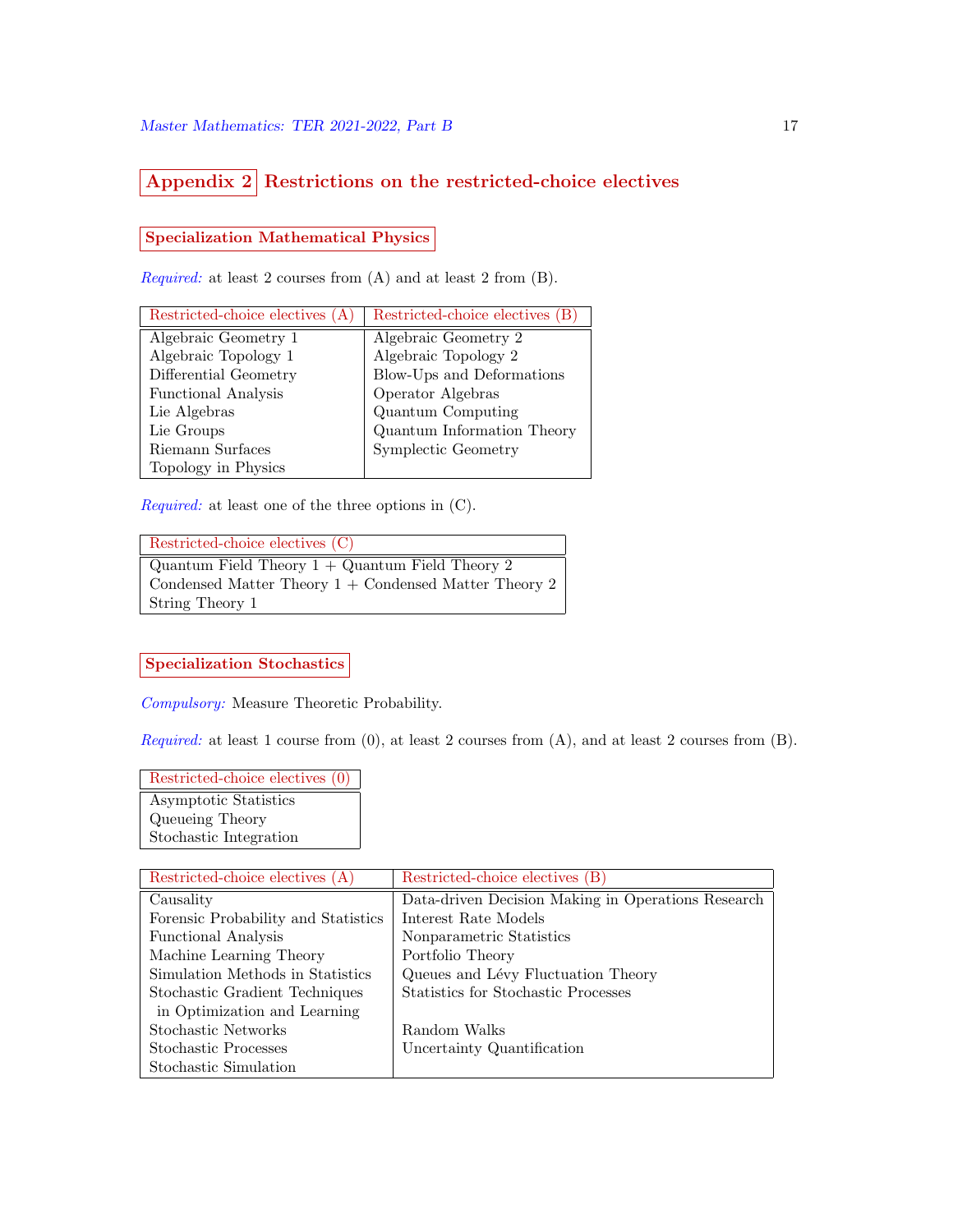# Appendix  $3 \nvert A$ . Final attainment levels of the major Teaching (in Dutch)

§1. De bekwaamheidseisen Leraar Voorbereidend Hoger Onderwijs zijn, naast de voor alle womasteropleidingen geldende Dublin-descriptoren en algemene wettelijke eisen, richtinggevend voor de doelstellingen en eindtermen van de lerarenopleidingen Voorbereidend Hoger Onderwijs. Deze bekwaamheidseisen zijn vastgelegd in de Wet op het voortgezet onderwijs (artikel 36 e.v.) en het Besluit bekwaamheidseisen onderwijspersoneel (zie het 'Besluit bekwaamheidseisen onderwijspersoneel' (http://wetten.overheid.nl/BWBR0018692) en 'Besluit van 16 maart 2017 tot wijziging van het Besluit bekwaamheidseisen onderwijspersoneel en het Besluit bekwaamheidseisen onderwijspersoneel BES in verband met de herijking van de bekwaamheidseisen voor leraren en docenten' (https://zoek.officielebekendmakingen.nl/stb-2017-148.html).

De eindtermen zijn geordend in twee categorien:

a. Eindtermen 1, 2, 3:

deze hebben rechtstreeks te maken met de kern van het beroep: het onderwijsleerproces en het leren van leerlingen, te weten de vakinhoudelijke, vakdidactische en pedagogische bekwaamheid;

b. Eindtermen 4 en 5:

deze hebben betrekking op de meer algemene aspecten van professioneel handelen ten dienste van die kern van het beroep: te weten samenwerking met collega's en de omgeving van de school en met reflectie en persoonlijke en professionele ontwikkeling.

De opleiding draagt er zorg voor dat de afgestudeerde Leraar VHO in ieder geval:

1. aantoonbaar beschikt over vakinhoudelijke kennis en vaardigheden die het wo-bachelorniveau overstijgen dan wel verdiepen, en dus:

a. de inhoud van vak beheerst / boven de leerstof staat;

b. daardoor de leerstof, voor het schooltype waarin de leraar werkzaam is, zo kan samenstellen, kiezen of bewerken dat de leerlingen die kunnen leren;

c. vanuit vakinhoudelijke expertise verbanden kan leggen met het dagelijks leven, met werk en met wetenschap en het onderwijs betekenisvol kan maken voor de leerlingen;

d. daarmee kan bijdragen aan de algemene vorming van de leerlingen.

2. aantoonbaar beschikt over vakdidactische kennis en vaardigheden, en dus:

a. de vakinhoud weet te vertalen in leerplannen of leertrajecten en dat doet op een professionele, ontwikkelingsgerichte werkwijze;

b. de vakinhoud leerbaar maakt voor en afstemt op het niveau en kenmerken van de leerlingen, daarbij doelmatig gebruikmakend van (digitale) beschikbare leermiddelen;

c. het onderwijs kan ontwikkelen en evalueren;

d. het onderwijs doelmatig kan uitvoeren en het leren van leerlingen kan organiseren;

e. de vak inhoud/didactiek afstemt met de collega's op school en laat aansluiten bij de visie en missie van de school.

3. aantoonbaar beschikt over pedagogische kennis en vaardigheden, en dus:

a. de ontwikkeling van leerlingen volgt in hun leren en gedrag en daarop het handelen afstemt;

b. bijdraagt aan de sociaal-emotionele en morele ontwikkeling van de leerlingen;

c. bijdraagt aan de burgerschapsvorming en de ontwikkeling van de leerling tot een zelfstandige en verantwoordelijke volwassene;

d. met een professionele, ontwikkelingsgerichte werkwijze en in samenwerking met collega's een veilig, ondersteunend en stimulerend leerklimaat voor leerlingen kan realiseren;

e. in staat is om oordelen te formuleren, rekening houdend met de sociaal-maatschappelijke en ethische verantwoordelijkheden die horen bij het beroep

4. aantoonbaar reflecteert ten behoeve van persoonlijke en professionele ontwikkeling, en dus:

a. in staat is kritisch te reflecteren op alle aspecten die met zijn/haar persoonlijkheid, motivatie, attitudes, verwachtingen en cognities te maken hebben (die onder meer tot uiting komen in het pedagogisch handelen) en feedback hieromtrent ter harte te nemen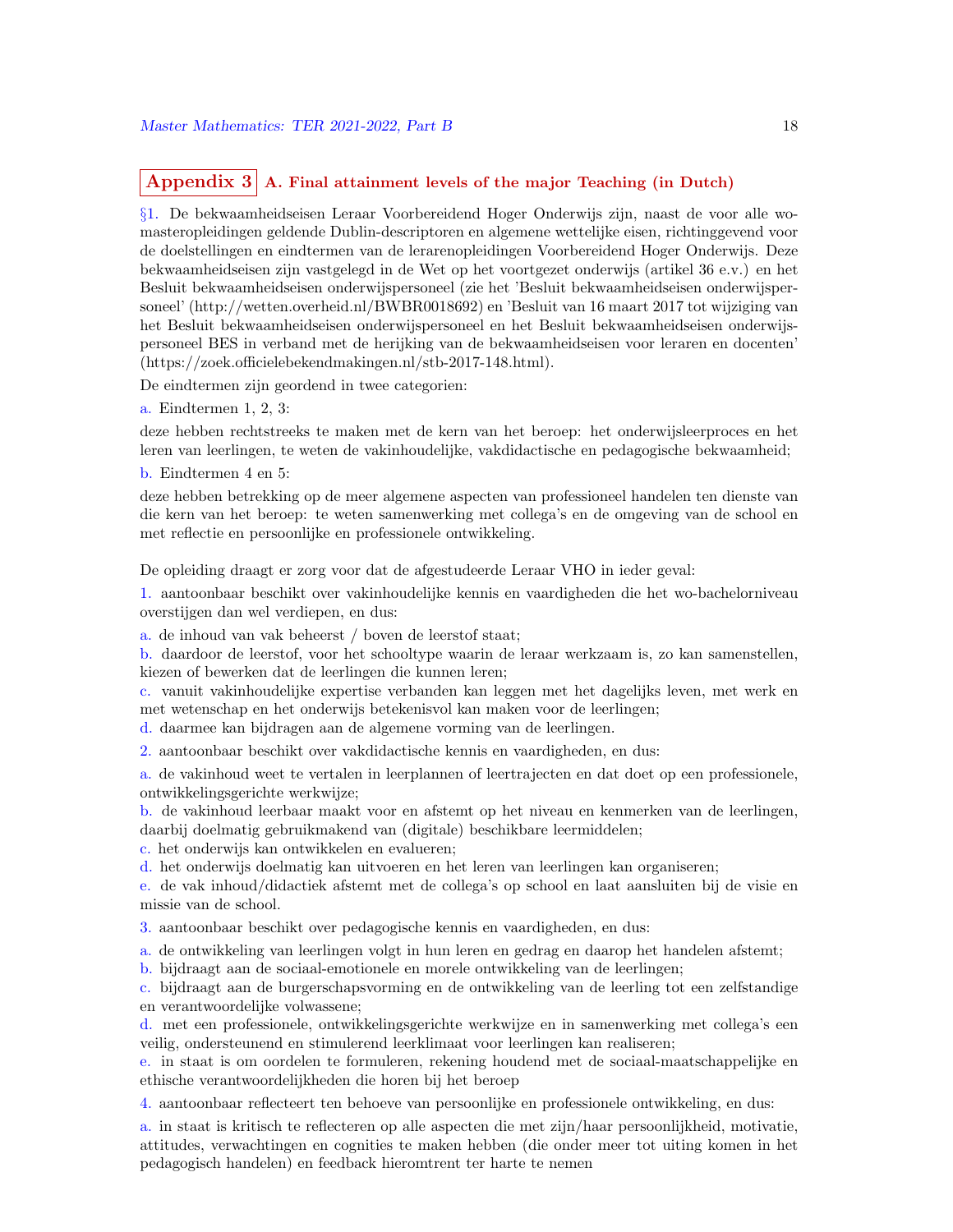b. op onderzoeksmatige wijze de (eigen) onderwijspraktijk verbetert en blijft ontwikkelen;

c. in staat is (vak)kennis en -kunde actueel te houden;

d. in staat is een eigen positie te bepalen t.a.v. de missie en visie van de school en bereid een constructieve bijdrage te leveren aan de ontwikkeling van het vak/het onderwijs in de school.

5. aantoonbaar samenwerkt en communiceert met collega's en omgeving, en dus:

a. het pedagogisch handelen kan afstemmen met collega's en met anderen die voor de ontwikkeling van de leerling verantwoordelijk zijn;

b. de ontwikkeling van het vak/curriculum in de school kan afstemmen met collega's en met anderen die voor de ontwikkeling van de leerling verantwoordelijk zijn.

§2. Onverminderd het bepaalde in §1 heeft afgestudeerde van afstudeerrichting Biologie een gedegen vakinhoudelijke kennis van en inzicht in het vakgebied en de vakdidactiek van Biologie en kan op basis daarvan aantrekkelijke, effectieve en efficiëte leeractiviteiten ontwerpen, uitvoeren, begeleiden en evalueren voor het schoolvak Biologie in de onder- en/of bovenbouw.

§3. Onverminderd het bepaalde in §1 heeft afgestudeerde van afstudeerrichting Natuurkunde een gedegen vakinhoudelijke kennis van en inzicht in het vakgebied en de vakdidactiek van Natuurkunde en kan op basis daarvan aantrekkelijke, effectieve en efficiënte leeractiviteiten ontwerpen, uitvoeren, begeleiden en evalueren voor het schoolvak Natuurkunde in de onder- en/of bovenbouw.

§4. Onverminderd het bepaalde in §1 heeft afgestudeerde van afstudeerrichting Scheikunde een gedegen vakinhoudelijke kennis van en inzicht in het vakgebied en de vakdidactiek van Scheikunde en kan op basis daarvan aantrekkelijke, effectieve en efficiënte leeractiviteiten ontwerpen, uitvoeren, begeleiden en evalueren voor het schoolvak Scheikunde in de onder- en/of bovenbouw.

§5. Onverminderd het bepaalde in §1 heeft de afgestudeerde van afstudeerrichting Wiskunde een gedegen vakinhoudelijke kennis van en inzicht in het vakgebied en de vakdidactiek van Wiskunde en kan op basis daarvan aantrekkelijke, effectieve en efficiënte leeractiviteiten ontwerpen, uitvoeren, begeleiden en evalueren voor het schoolvak Wiskunde in onder- en/of bovenbouw.

§6. Onverminderd het bepaalde in §1 heeft afgestudeerde van afstudeerrichting Aardrijkskunde een gedegen vakinhoudelijke kennis van en inzicht in het vakgebied en de vakdidactiek van Aardrijkskunde en kan op basis daarvan aantrekkelijke, effectieve en efficiënte leeractiviteiten ontwerpen, uitvoeren, begeleiden en evalueren voor het vak Aardrijkskunde in de onder- en/of bovenbouw.

#### B. Final attainment levels of the major Science Communication

The master graduate possesses an academic attitude, skills and competences to operate at the interface of science and society aiming to contribute to a fruitful science-society dialogue. This means that the master graduate has the following focus:

- a. Understanding the dynamic relationship between science and society;
- b. Translating information from the natural sciences to society and vice versa;
- c. Shaping the dialogue between science and society.

Graduates have the following knowledge:

§1. Knowledge of and insight into the relevant concepts and theories in the field of science communication, sociology, communication science, philosophy and science & technology studies in relation to the natural sciences;

 $\S2$ . Familiarity with scientific journals in the field of science communication and science & technology studies, as well as familiarity with a variety of popular-scientific media;

§3. Insight into the nature and course of interpersonal and group communication processes relevant to the formal and informal dialogue between science and society;

§4. Insight into relevant concepts and theories for effective communication and collaboration in relation to diverse science-society interactions;

§5. Insight into the popularization of the natural sciences in various media;

§6. Insight into the roles and responsibilities of museums in science communication.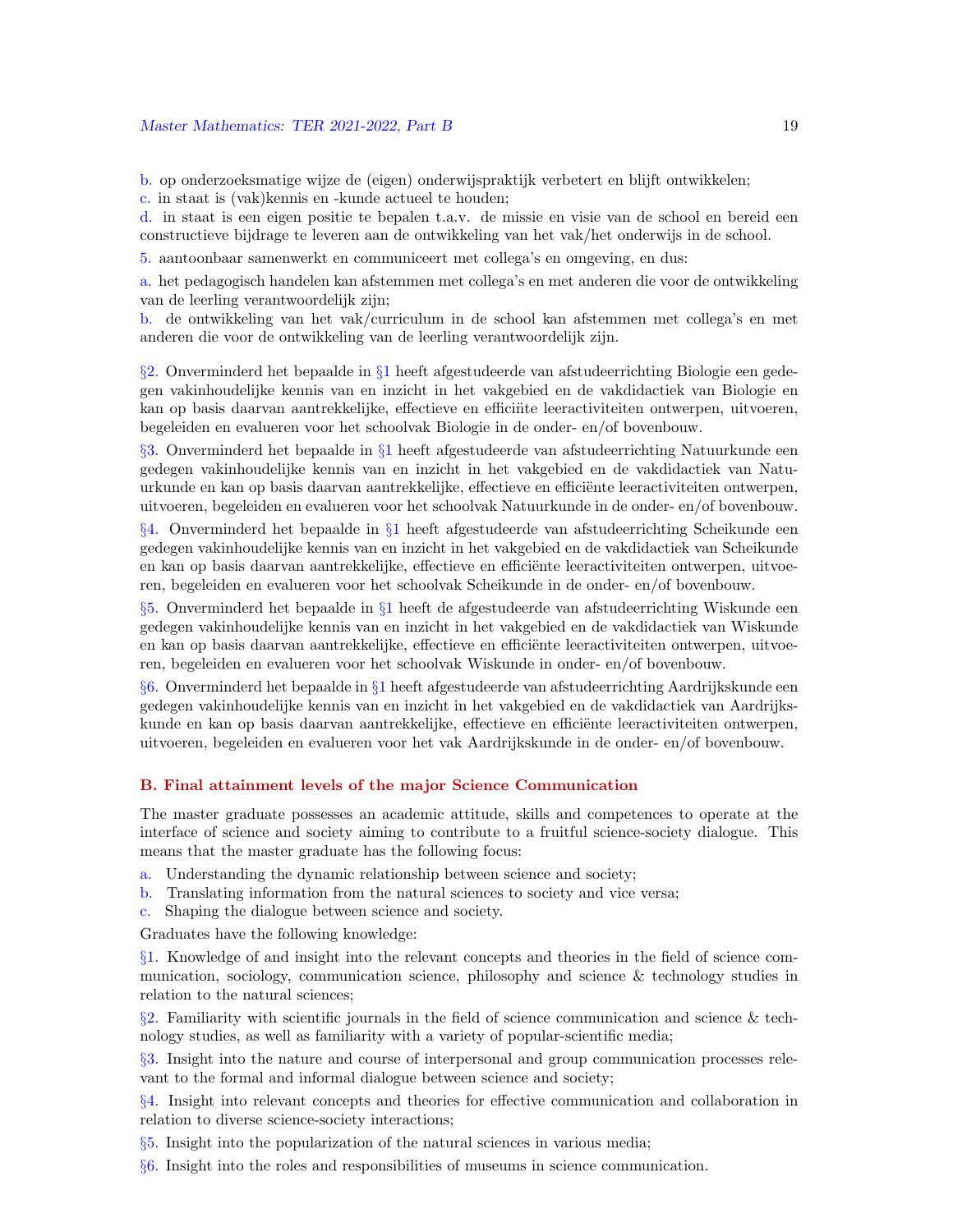Graduates have the following skills:

§1. Independently acquire, analyze and evaluate relevant information in a variety of scientific disciplines, by conducting literature study and empirical research;

§2. Communicate and collaborate effectively with diverse professionals of scientific and nonscientific disciplines as well as lay citizens;

§3. Design and facilitate interactive processes in relation to the science-society dialogue;

§4. Translate information from various natural science disciplines into more generally accessible language and formats;

§5. Produce popular-scientific media output concerning developments in the natural sciences, aimed at a variety of publics;

§6. Contribute to the design of museum exhibitions from the perspective of scientific content management and science communication theory;

§7. Contribute intrinsically to the societal discussion of developments in science and technology

### C Final attainment levels of the major Science in Society

# Dublin descriptor  $1 \vert$  Knowledge and understanding

The graduate has theoretical and practical knowledge of management, policy analysis and entrepreneurship. The graduate has insight into:

§1. the various relevant disciplines in the social and behavioural sciences. More specifically the student acquires insight into:

a. concepts and theories in the field of policy science, management studies, and entrepreneurship; b. the relation of these gamma sciences to the beta sciences.

§2. concepts and the latest theories, research methodologies, analytical models and important research questions related to interdisciplinary research for addressing societal problems;

§3. and has knowledge of concepts and theories for effective communication and collaboration.

### Dublin descriptor 2 Applying knowledge and understanding

The graduate is experienced in carrying out interdisciplinary research, in applying techniques specific to the subject area and in applying scientific knowledge to societal problems. The graduate:

§1. can integrate knowledge from the beta and gamma sciences, and from science and practice;

§2. can apply scientific knowledge to formulate solutions to societal problems and assess them for appropriateness and societal relevance;

§3. adopts an appropriate attitude towards the correct and unbiased use and presentation of data.

#### Dublin descriptor  $3 \mid$  Making judgments

The graduate is able to independently and critically judge information. The graduate is able to: §1. independently acquire information in relevant scientific areas through a literature review and

by conducting empirical research, as well as evaluate such information critically;

§2. select and order information, distinguish essentials from trivialities, and recognize connections;

§3. formulate personal learning objectives and critically evaluate own performance, both introspectively and in discussion with others.

#### Dublin descriptor  $\frac{1}{4}$  Communication

The graduate is able to transfer knowledge and skills related to his/her subject area to other people and to adequately reply to questions and problems posed within society. The graduate: §1. has acquired skills to report orally and in writing on research results in English;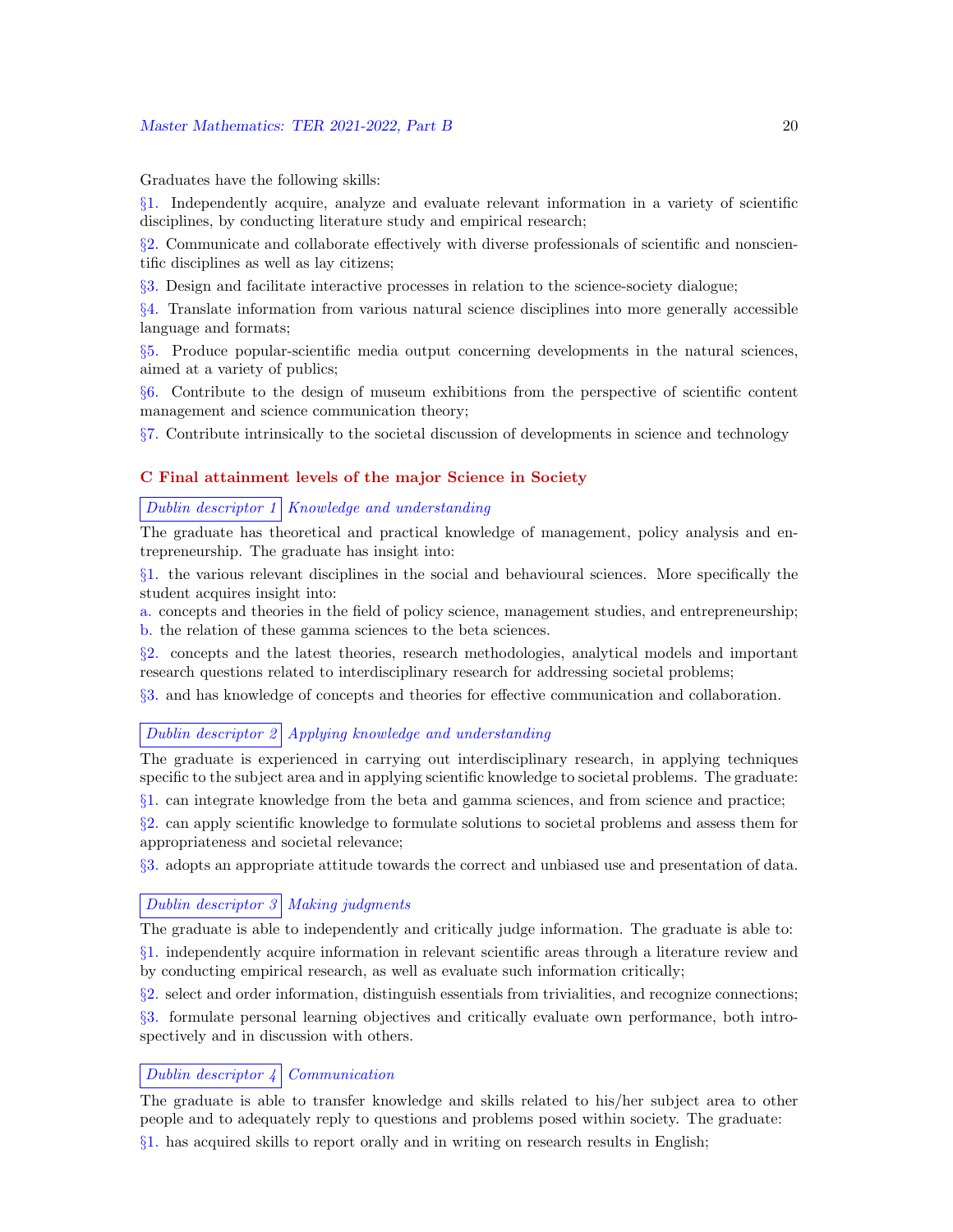§2. has the ability to communicate research conclusions, and the knowledge and rationale underpinning them, to specialist audiences and non-specialist audiences clearly and unambiguously;

§3. can collaborate with researchers from various scientific disciplines;

§4. can contribute to scientific discussions about plans, results and consequences of research.

### Dublin descriptor  $5$  Learning skills

The graduate has developed learning skills that enable him/her to continue with self-education and development within the subject area. The graduate:

§1. has acquired skills to develop a research plan, giving details of the problem statement, objectives, research questions, research approach, research methods, and planning;

§2. is familiar with the general scientific journals, such as Nature and Science, and with journals in the specialisation, such as Research Policy, Health Policy, Science, Technology & Human Values, Social Science & Medicine, and International Journal on Technology Management;

§3. has the learning skills to allow him/her to continue to study in a manner that may be largely self- directed or autonomous (life-long learning).

#### D. Final attainment levels of the minor Science & Sustainability

After completing the Minor Science for Sustainability, students have:

1. awareness of the interdependence of the global natural system, the social system and the human system as well as of the importance of the coherence that is required between them to produce effective, science-based sustainable solutions;

2. developed a view on complex sustainability issues while maintaining a clear focus on one specific disciplinary domain, in which they develop further scientific knowledge and expertise;

3. learned how sustainable solutions can be realized via system innovations and transition management;

4. become acquainted with an interdisciplinary approach in developing sustainable, science-based solutions for urgent societal challenges, including their economic and policy aspects;

5. learned to work collaboratively in an interdisciplinary student project.

#### E. Learning objectives of the minor Tesla

By completing the Tesla Minor the graduate is fit to start a career in demanding environments which require abilities to utilize the disciplinary science background in research, corporate, civil society, governmental and advisory work environments.

All learning objectives fall into at least one of the following categories:

- 1. Information processing;
- 2. Teamwork;
- 3. Project Work;
- 4. Communication;
- 5. Self-reflection.

More information on the minor Tesla can be found in the study guide: http://www.teslaminor.nl

### F. Final attainment levels of the minor Educatie

§1 De bekwaamheidseisen Leraar Voorbereidend Hoger Onderwijs zijn, naast de voor alle wobacheloropleidingen geldende Dublin-descriptoren en algemene wettelijke eisen, richtinggevend voor de doelstellingen en eindtermen van de minor Educatie en Educatieve module. Deze bekwaamheidseisen zijn vastgelegd in de Wet op het voortgezet onderwijs (artikel 36 e.v.) en het Besluit bekwaamheidseisen onderwijspersoneel (zie Besluit bekwaamheidseisen onderwijspersoneel (http://wetten.overheid.nl/BWBR0018692/2017-08-01) en Besluit van 16 maart 2017 tot wijziging van het Besluit bekwaamheidseisen onderwijspersoneel en het Besluit bekwaamheidseisen